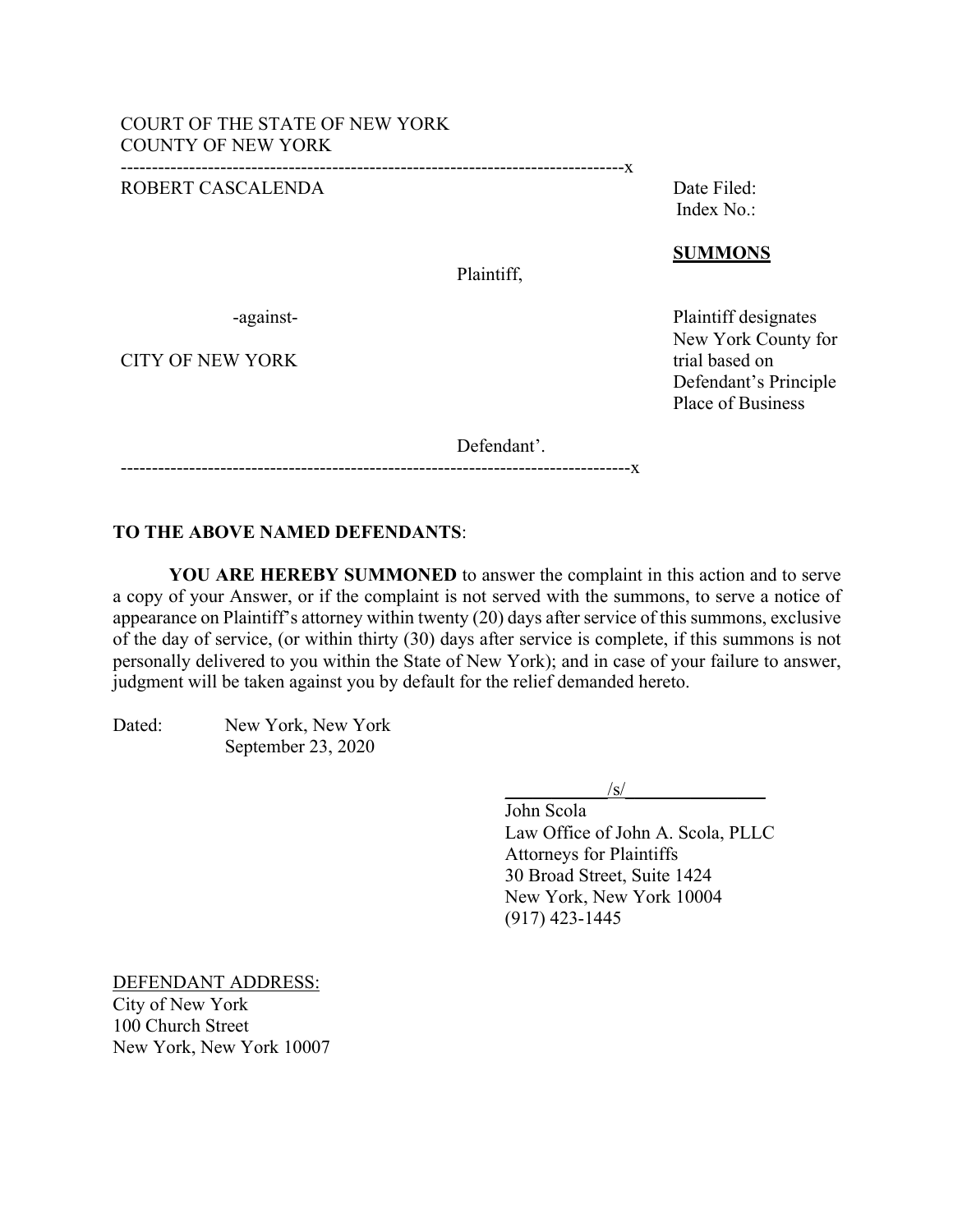---------------------------------------------------------------------------------x

# ROBERT CASCALENDA

Index No.:

# **VERIFIED COMPLAINT**

Plaintiff,

-against- **JURY DEMAND**

CITY OF NEW YORK

Defendant'

-----------------X

The Plaintiff, ROBERT CASCALENDA by his attorneys THE LAW OFFICE OF JOHN A. SCOLA, PLLC., as and for his complaint against defendant CITY OF NEW YORK (collectively referred to as "Defendant" and/or "CITY") for disability discrimination, hostile work environment. constructive discharge, and retaliation pursuant to New York State Executive § 296, and New York City Local Law §187 et al., New York Public Health Law as well as multiple negligence claims against the Defendant, City of New York and for injunctive relief Ordering that the New York City Police Department, cease their facially discriminatory policies and allow police officers who are lawfully prescribed medical marijuana to use marijuana as prescribed.

#### **INTRODUCTION**

This is a civil rights action on behalf of Plaintiff ROBERT CASCALENDA (hereinafter referred to as "Plaintiff") to vindicate his rights related to the disability discrimination, retaliation, hostile work environment and ultimate constructive discharge from Defendant CITY OF NEW YORK. More specifically Plaintiff seeks compensatory, emotional distress and punitive damages against the Defendant as well as attorney's fees related to the deprivation of Plaintiff's rights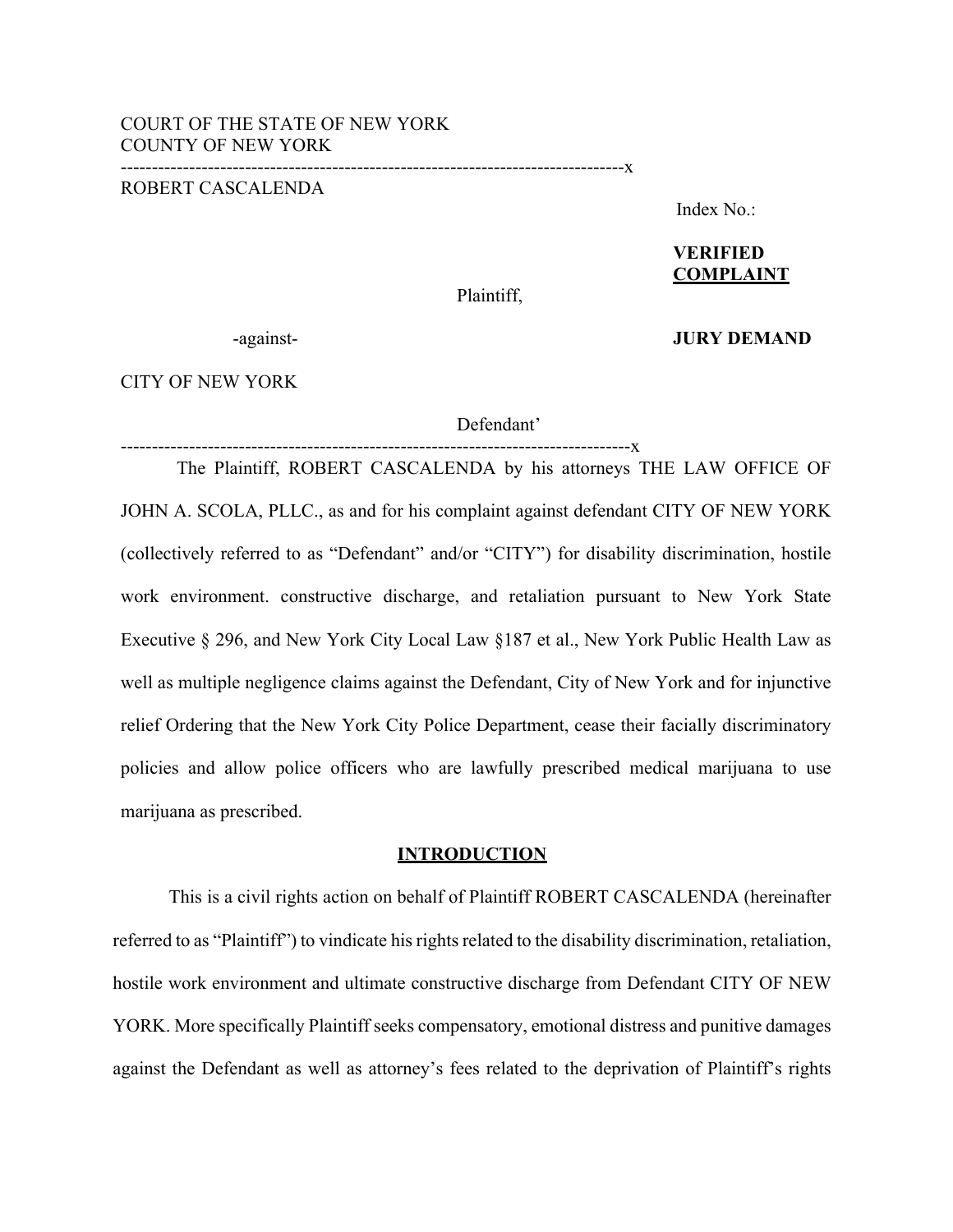secured by New York State Executive § 296, New York City Local Law §8-107 et al. and New York Public Health Law §3369 Plaintiff further seeks injunctive relief mandating An injunction mandating that the New York City Police Department and CITY OF NEW YORK comply with the Compassionate Care Act and thus allow New York City Police Officers who are lawfully prescribed medical marijuana to use their medication without any discriminatory or retaliatory actions from the CITY OF NEW YORK nor the NEW YORK CITY POLICE DEPARTMENT. Plaintiff was denied employment on the basis of his disability, forced to work in a hostile work environment, constructively discharged and retaliated against for lawfully protected complaints of said discrimination.

#### **PROCEDURAL REQUIREMENTS**

- 1. Plaintiff has filed suit with this Court within the applicable statute of limitations period.
- 2. Plaintiff filed a Notice of Claim with the Defendant City of New York on February 4 , 2020.
- 3. Defendant failed to request a 50h examination in this matter.

#### **JURISDICTION AND VENUE**

- 4. The Court has personal jurisdiction over Defendant pursuant to Civil Practice Law and Rules ("CPLR") § 301 because Defendant CITY is a duly organized and existing under the laws of the State of New York exercising governmental authority
- 5. Venue is proper pursuant to CPLR § 503 because Defendant, CITY, Principle Place of BUSINESS is in New York County.

### **PARTIES**

- 6. Plaintiff ROBERT CASCALENDA is a Male hired by the Defendant City of New York in January 2008 as a police officer. He retired on September 17, 2020.
- 7. Defendant City of New York ("NYC" or "City") is and was at all times relevant hereto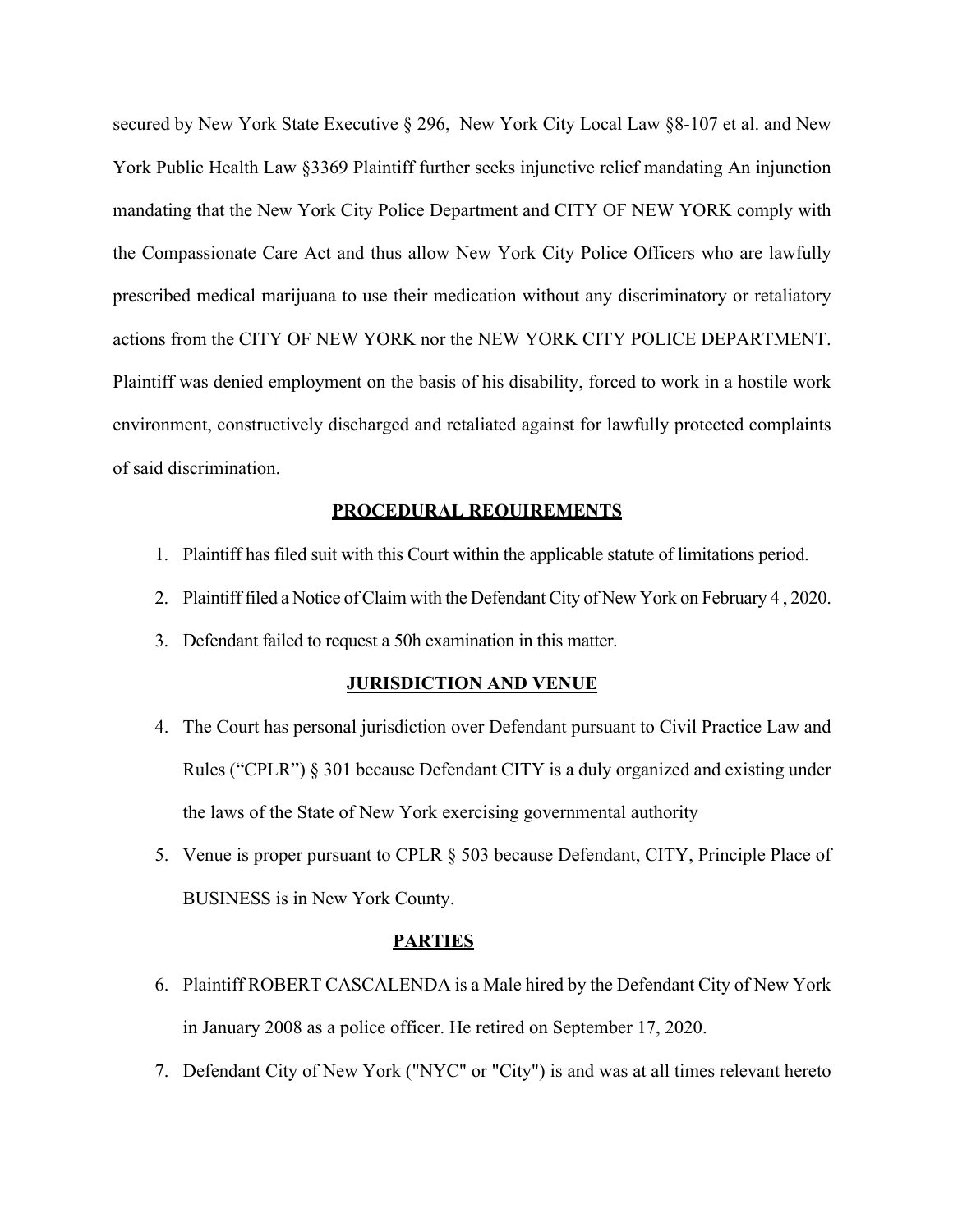a municipal corporation duly organized and existing under the laws of the State of New York exercising governmental authority, Defendant is an employer subject to the New York State Human Rights Law and New York City Local Law. Defendant City of New York was or is the employer of Plaintiff and others referenced herein. The Police Defendant Department of the City of New York (hereinafter "NYPD" or "Department"), was and is a department, agency, bureau and/or subdivision of the Defendant City. The NYPD is and was at all times relevant hereto, a local government agency of New York City and was or is the employer of all the individual Plaintiff and those referenced herein.

#### **STATUTORY HISTORY**

- 8. Signed into law in 2014, the Compassionate Care Act New York Public Health Law § 3360 et. seq. (hereinafter referred to as "CCA") allows New Yorkers to access medical marijuana.
- 9. The act was implemented by the Department of Health (DOH) through regulations finalized in April 2015, and legal medical marijuana was available for sale beginning in January 2016. Although New York was the 24th state to legalize medical marijuana, the regulatory framework was widely labeled as the most restrictive in the country at the time.
- 10. In July 2015, the DOH authorized five vertically integrated Registered Organizations (ROs) to grow, manufacture and dispense medical-grade cannabis. Under their authorizations, ROs are allowed to operate growing and/or manufacturing facilities and a maximum of four dispensaries. Dispensaries may only sell "approved" medical marijuana products, which are those that the DOH has put through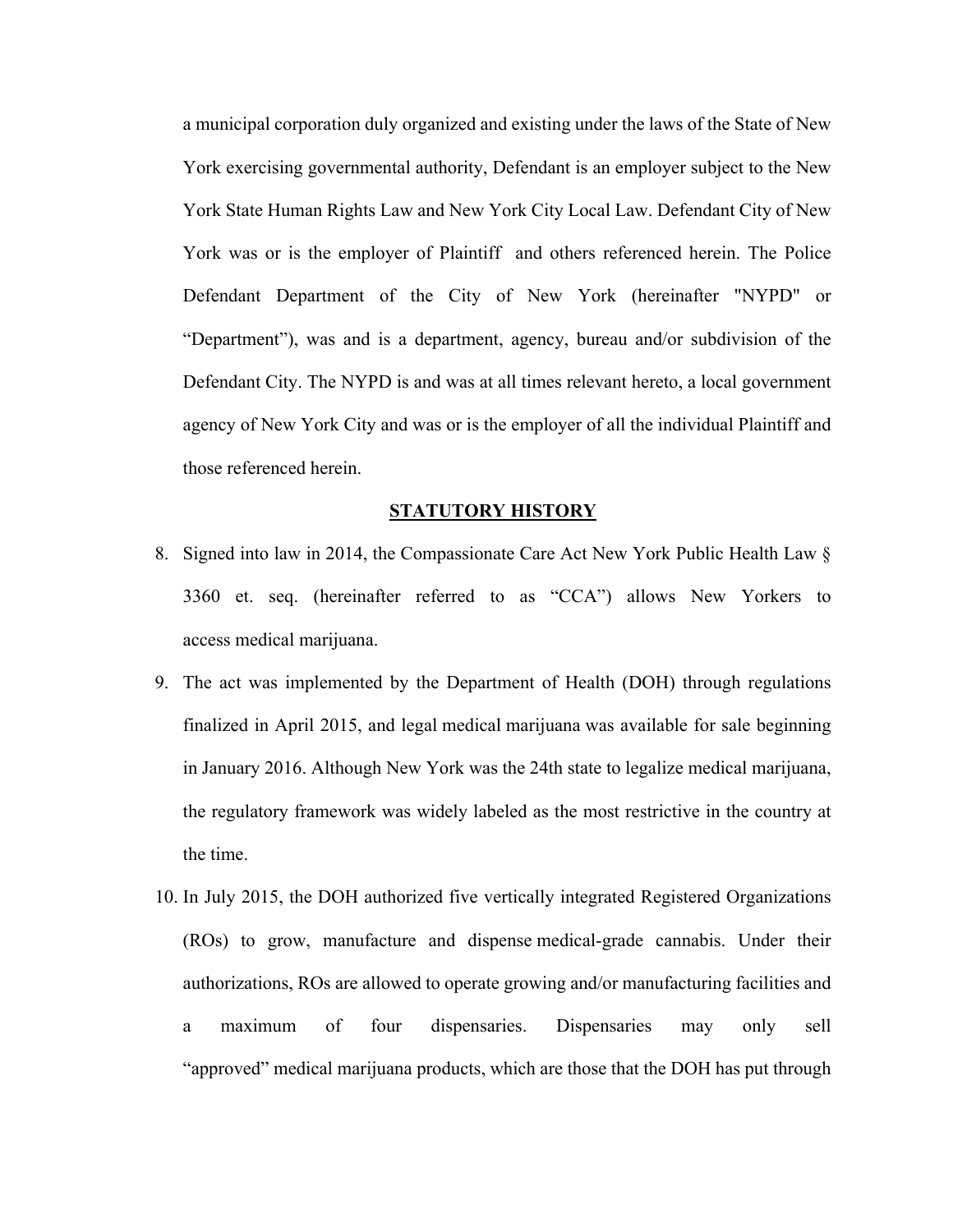rigorous laboratory testing for, among other things, potency and chemical composition, and which may only be sold in specific dosage forms.

- 11. Patients seeking to use legal marijuana in New York must suffer from a debilitating or life-threatening condition and a severe symptom associated with that condition, as expressly enumerated in the CCA itself. In this respect, medical marijuana could only be recommended for 10 disease states in the early months of the program.
- 12. To participate in the medical marijuana program as a patient, a person is required to enroll online through the DOH website. They must then be seen by a certified provider and that provider must determine that the person suffers from a qualifying disease and a qualifying symptom. The provider may then make a recommendation for medical marijuana, which must be submitted to the DOH, along with other documentation, in order to become a "certified" patient. The DOH then issues the patient a registration card. Once a patient has a registration card, they may visit one of a limited number of dispensaries, as described above, where they are counseled about using medical marijuana by a licensed pharmacist. After completing the process, patients can purchase up to a 30-day supply of medicine. As a general matter, health insurance does not cover medical marijuana, and patient costs range from \$100 to well in excess of \$1,000 per month.
- 13. The CCA specifically prohibits, as a rule, employment discrimination against disabled persons.
- 14. Particularly, the CCA provides that certified patients "shall not be denied any right or privilege" based on their legal marijuana use. Further, "being a certified patient shall be deemed [as] having a disability" under the human rights law, civil rights law, penal law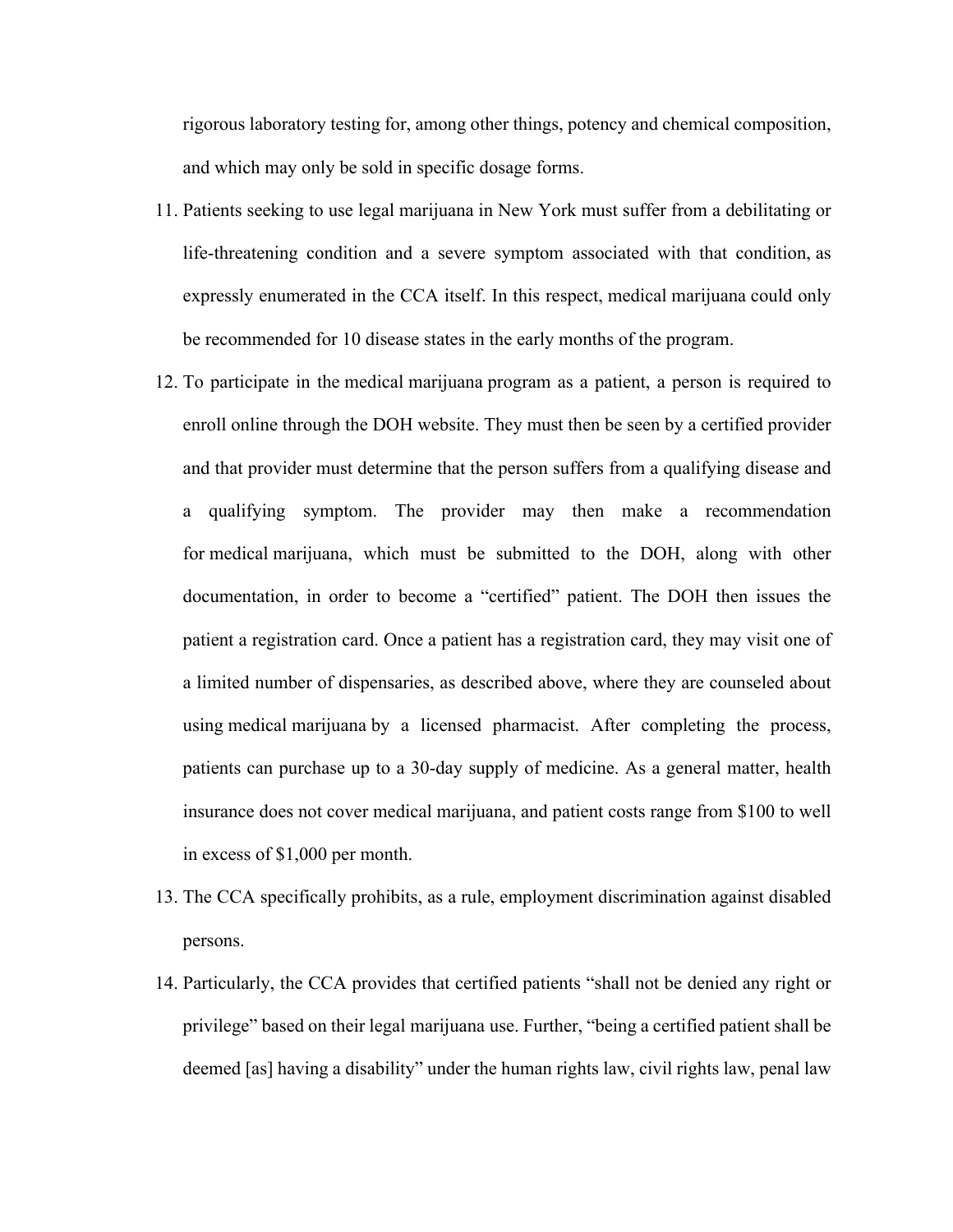and criminal procedure law, and anti-discrimination laws prohibit employers from discriminating against disabled persons. Employers are obligated to engage in the interactive process with employees prescribed medical marijuana, and that continued medical marijuana use may be a reasonable accommodation.

- 15. Cannabis is considered a controlled substance federally under the Controlled Substance Act 21 U.S.C.A. §§ 801 et seq. (hereinafter referred to as "CSA") yet does not preempt state law.
- 16. The CSA does not make it illegal to employ a marijuana user. Nor does it purport to regulate employment practices in any manner. It also contains a provision that explicitly indicates that Congress did not intend for the CSA to preempt state law unless there is a positive conflict between the CSA and state law (CCA) so that the two cannot consistently stand together.
- 17. Where an employer has a drug policy prohibiting the use of marijuana, even where lawfully prescribed by a physician, the employer would have a duty to engage in an interactive process with the employee to determine whether there were equally effective medical alternatives [to marijuana] whose use would not be in violation of its policy.
- 18. Further, where, a company's policy prohibiting any use of marijuana is applied against a disabled employee who is being treated with marijuana by a licensed physician for his or his medical condition, the termination of the employee for violating that policy effectively denies a disabled employee the opportunity of a reasonable accommodation, and therefore is appropriately recognized as disability discrimination.

19. Failing a drug test is not a valid basis for terminating a legal medical marijuana user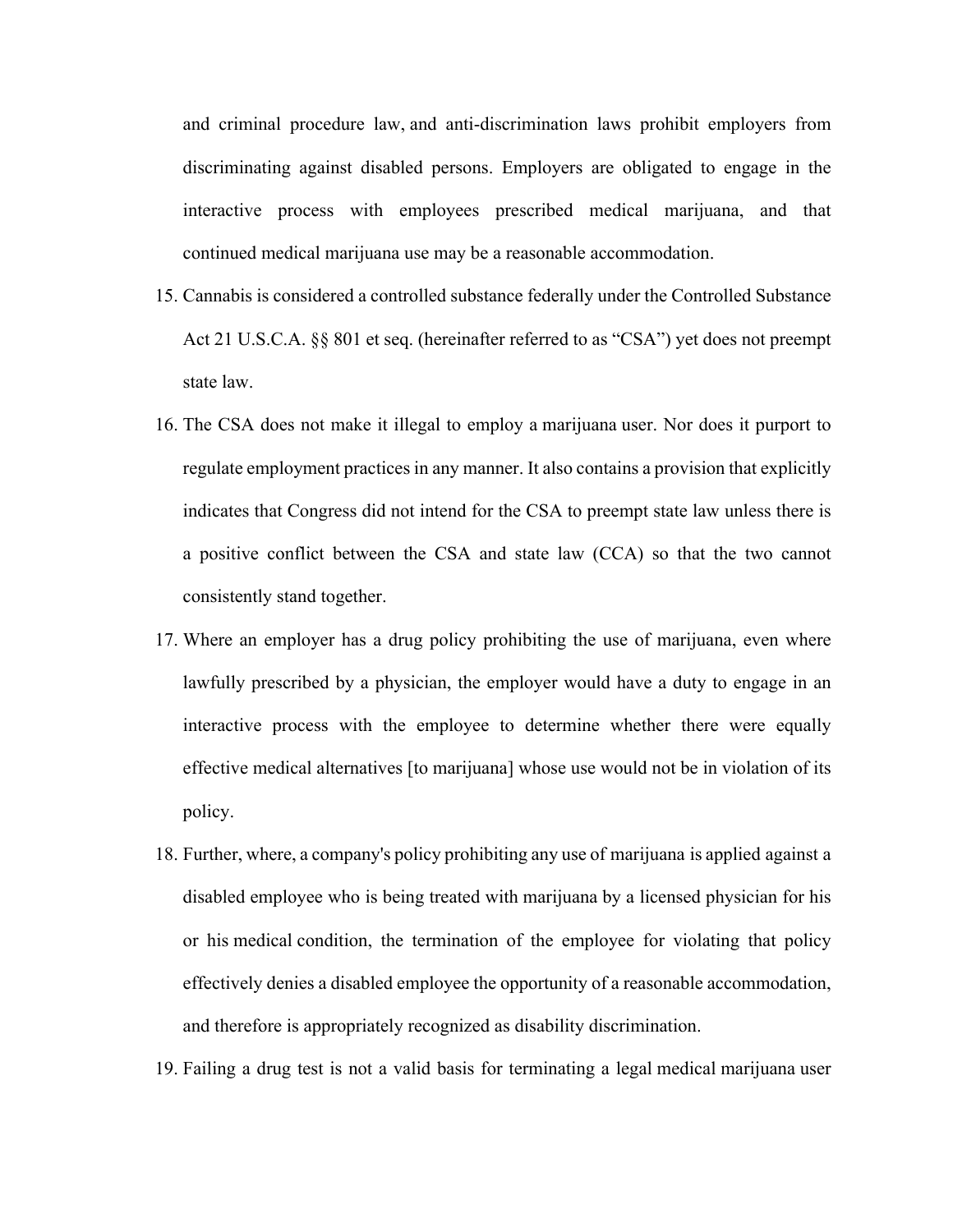unless the employer unsuccessfully sought to obtain agreement with the employee on an accommodation other than marijuana.

- 20. A failed drug test is one that is the "result of illegal drug use." A person who has been lawfully prescribed medical marijuana in New York State who tests positive for marijuana has not failed as a result of illegal drug use and is contrary to the legislative intent of the CSA which classifies individuals prescribed medical marijuana as disabled.
- 21. On September 24, 2018, New York State Legislature amended the CCA McKinney's Public Health Law  $\S$  3360 (a) (7) (i) to include the use of medical marijuana is an alternative to opioid use, substance use disorder to the list of infirmities that a prescription for medical marijuana could be given.

#### **FACTUAL ALLEGATIONS**

- 22. Plaintiff was born with a birth defect to his pancreas. This birth defect makes Plaintiff prone to pancreatitis which is exacerbated when Plaintiff takes prescription drugs.
- 23. Plaintiff joined the New York City Police Department as a Police Officer in January 2008.
- 24. While working as a member of the School Safety Task Force in Queens County, New York, Plaintiff sprained his shoulder in 2010.
- 25. In 2010, Plaintiff further fractured his shin bone in each of his legs while wrestling with a student who assaulted a teacher and subsequently resisted arrest.
- 26. On or around late 2011/early 2012, Plaintiff began taking medication for anxiety. Plaintiff was prescribed Soloff and Ambien to help him deal with his anxiety.
- 27. In 2012, Plaintiff was involved in a Line of Duty car accident while he was assigned to the 67<sup>th</sup> Precinct where the vehicle he was in T-boned another vehicle, injuring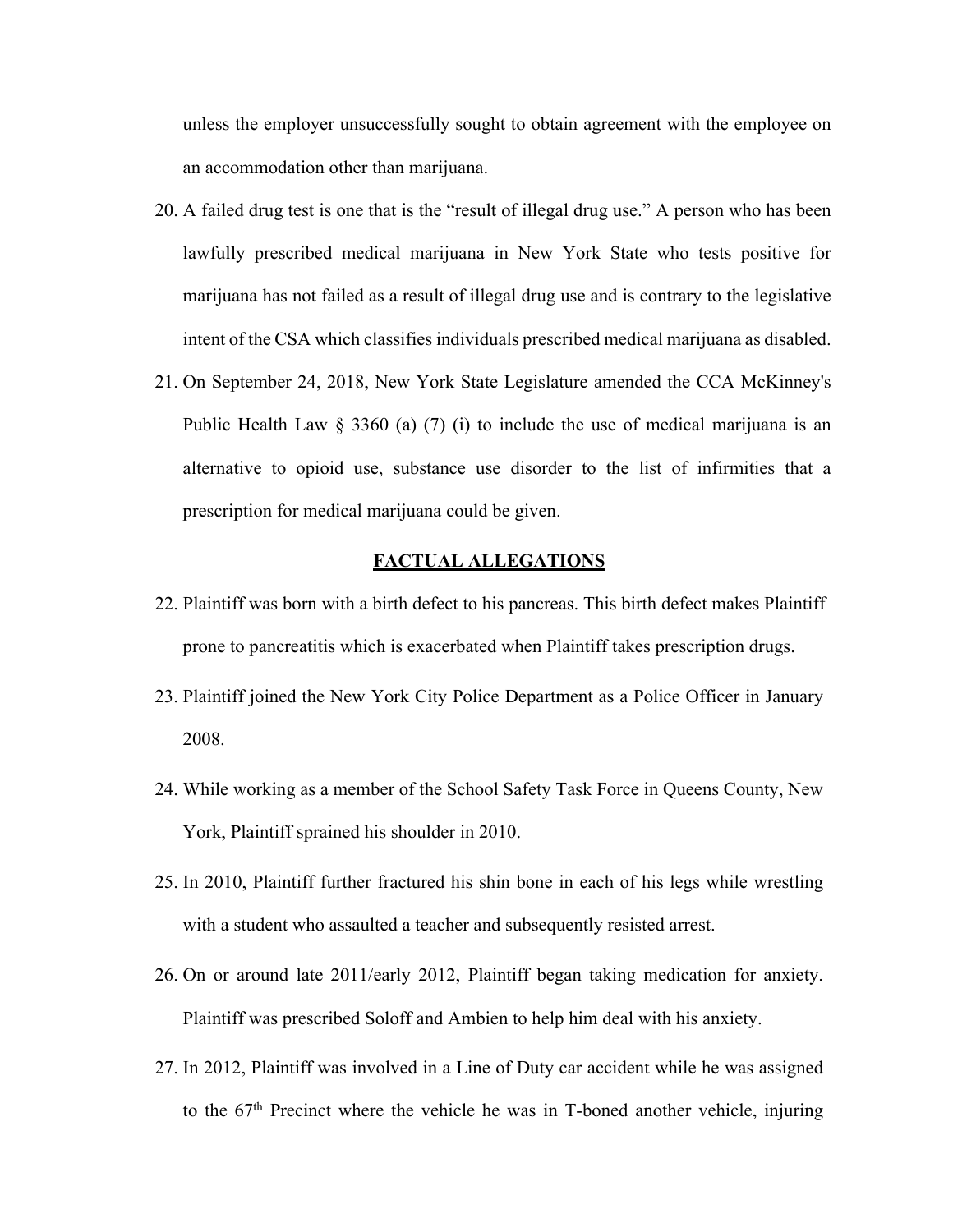Plaintiff's his neck and back.

- 28. In June 2014, Plaintiff was diagnosed with anxiety disorder and chronic insomnia.
- 29. On or around June 2015, Plaintiff tore his anterior crucial ligament while assigned to  $60<sup>th</sup>$  Precinct. This injury was considered non Line of Duty by the NYPD.
- 30. Following Plaintiffs, multiple Line of Duty injuries he was prescribed various opioids to help manage his chronic pain.
- 31. Plaintiff has been prescribed Percocet, OxyContin, Hydrocodone, Tramadol, and Morphine to help manage his chronic pain.
- 32. As a result of the opioids that Plaintiff was prescribed, in addition to the anxiety and sleeping medication, Plaintiff began having regular bouts of pancreatitis starting in 2016. Plaintiff would ultimately have three (3) separate re-occurrences of pancreatitis.
- 33. In October 2017, Plaintiff was diagnosed with depression.
- 34. Plaintiff was placed on restricted duty on November 2018 which included having his gun and shield removed.
- 35. In December 2018, Plaintiff was given antibiotics for Lyme Disease but was not officially diagnosed due to the invasiveness of the diagnostic test. Plaintiff was diagnosed at this time with Chronic Pain.
- 36. In October 2019, Plaintiff was hospitalized where he remained for several days in a coma. At this time, doctors were able to test Plaintiff for Lyme Disease through a spinal tap which confirmed he had Lyme Disease. Plaintiff was also diagnosed with fibromyalgia.
- 37. Following this hospitalization, Plaintiff spoke with his private doctor who informed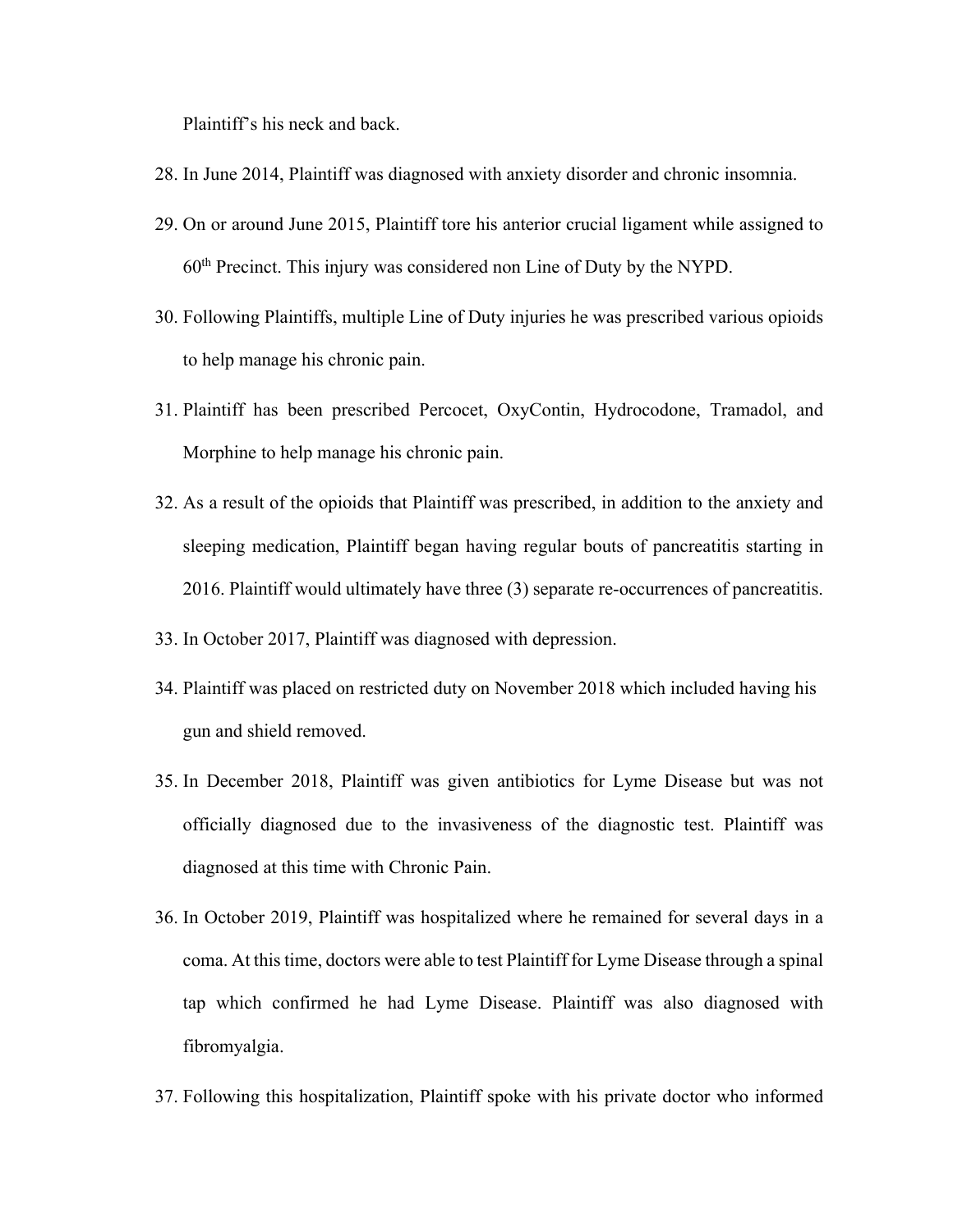him that due to his chronic pain and the number of opioids and other medications he was prescribed, Plaintiff was at serious risk for overdose and death as a result of the volume of medicine he was prescribed and his birth defect which made processing of prescription medication particularly dangerous.

- 38. Plaintiff's private doctor further stated that Plaintiff needed to immediately consider lessening the amount of prescription medication that he takes as it could kill him.
- 39. Plaintiff's private doctor spoke to him about and ultimately prescribed Plaintiff medical marijuana as a way to ween Plaintiff off the numerous opioids he was prescribed and help combat his Chronic Pain.
- 40. Plaintiff, despite having a lawful prescription to use medical marijuana, did not fill his prescription at that time and continued taking his other prescribed medication despite the risk that these medications could be fatal to Plaintiff.
- 41. Between February 2019 and May 2019, Plaintiff was having severe issues with his anxiety and insomnia.
- 42. Plaintiff was referred to Psych Services within the NYPD for psychiatric evaluation. At this evaluation, Plaintiff was asked what religion he was. He responded that he is Catholic. Plaintiff informed the doctor at Psych Services that he was fascinated by religion and even had read Satanic Bibles out of curiosity.
- 43. Psych Services did not like these responses and sent Plaintiff to the Psychiatrist hospital despite having no outward manifestations of homicidal nor suicidal ideations at that time.
- 44. Plaintiff went to the Psychiatric hospital under surveillance for twelve (12) hours but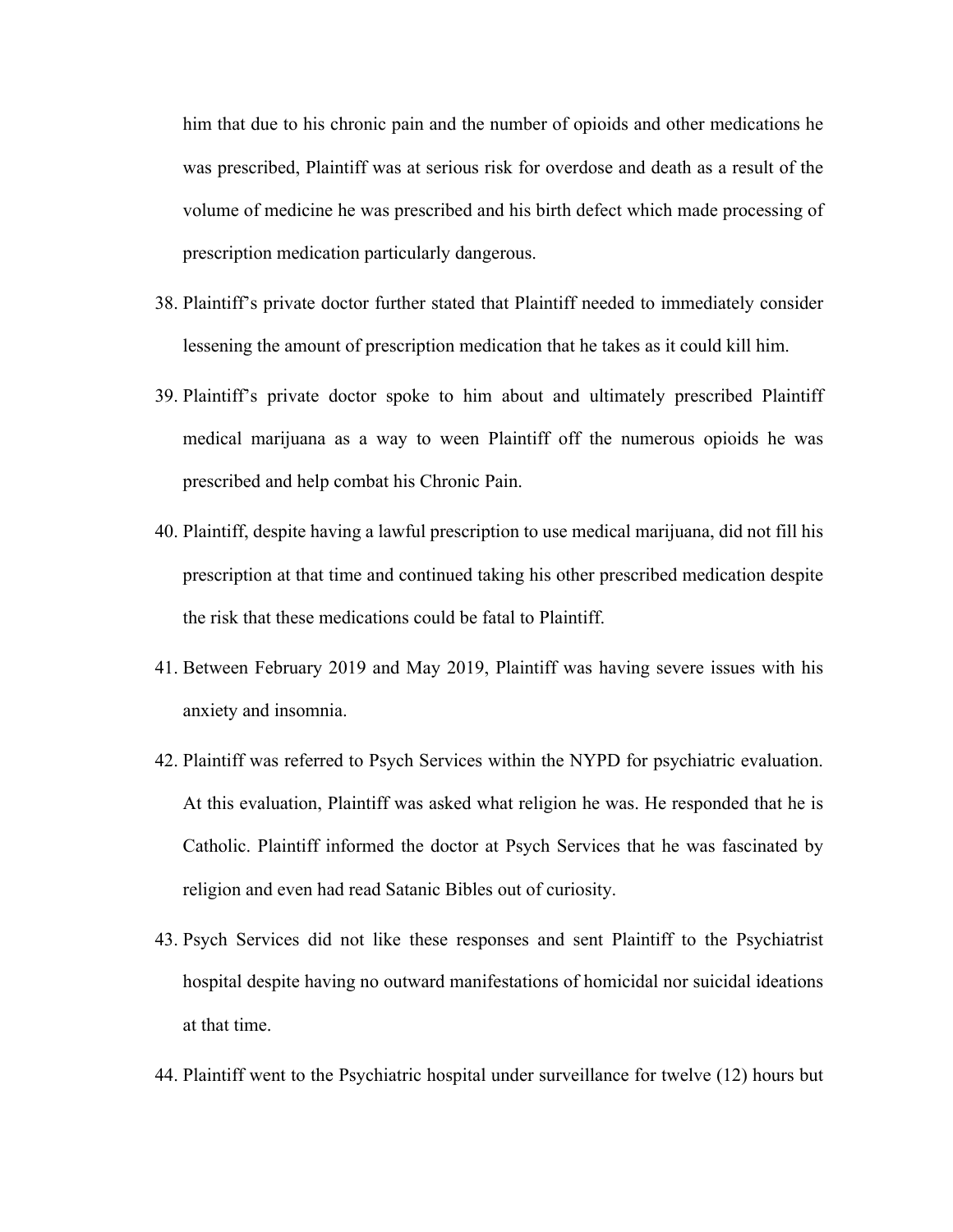was released the following morning as he was not a threat to himself or others.

- 45. Following the night in the hospital also in May 2019, Plaintiff had a doctor's appointment at the Medical Division with District Surgeon Dr. Joseph Hedderman.
- 46. At this appointment, Dr. Hedderman commented on the numerus opioid prescriptions that Plaintiff was prescribed and stated that this combination of medication could be fatal to Plaintiff.
- 47. Plaintiff explained that he was aware of this as he was previously informed of the potential fatality of his prescription drug combination and that his private doctor suggested that he take and ultimately prescribed him medical marijuana.
- 48. Dr. Hedderman stressed to Plaintiff the importance of Plaintiff weaning himself off of the potentially fatal opioid combination that he was taking and approved Plaintiff's medical marijuana which would provide him with the same pain relief and would be significantly less dangerous than the high dosage of opioids he was currently taking.
- 49. Dr. Hedderman proceeded to continue to advise Plaintiff try to work to wean himself off of the opioids.
- 50. At this time, Plaintiff had obtained the reasonable accommodation to allow him to use medical marijuana from the NYPD's Medical Division.
- 51. Immediately following the doctor's appointment with Dr. Hedderman in which Plaintiff was given approval to used medical marijuana in an effort to save his life, the NYPD's Internal Affairs Bureau (hereinafter referred to as "IAB") began following and surveilling Plaintiff.
- 52. Plaintiff was given a "random" drug test on September 5, 2019 by a sergeant from IAB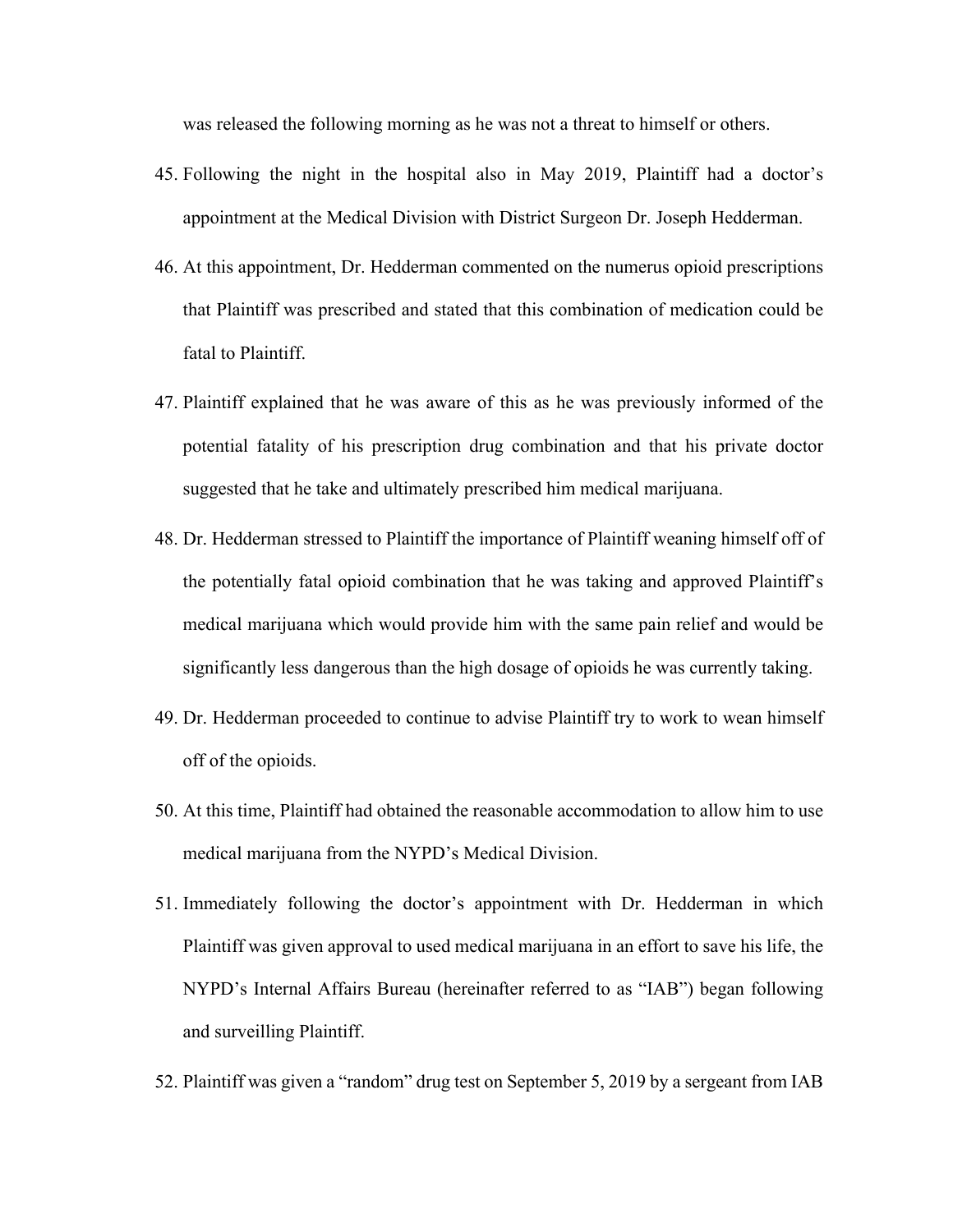where he tested positive for marijuana.

- 53. At this time Plaintiff, was using his prescribed marijuana and attempting to wean himself off of Tramadol, Morphine and Gabapentin.
- 54. Following the drug test, Plaintiff was again hospitalized for pancreatitis due to stress and pill usage, on September 11, 2020. Plaintiff remained in the hospital until September 15, 2020.
- 55. After being released from the hospital, Plaintiff was informed by IAB that he was being suspended for thirty (30) days without pay as a result of his positive drug test for marijuana.
- 56. Plaintiff attempted to explain that he had been allowed to use his marijuana as it was legally prescribed and approved by Dr. Hedderman at the NYPD's Medical Division.
- 57. Plaintiff proceeded to show the IAB Sergeant his prescription card.
- 58. Plaintiff's sister, a fellow police officer, was told by IAB that the "job would never approve of an officer using marijuana."
- 59. Plaintiff also "failed" his "random" drug test for morphine which was given to him in the hospital and other Tramadol which were also prescribed to him but the NYPD took no action related to that positive test.
- 60. IAB proceeded to take Plaintiff into custody overnight where he was forced to remain at IAB's office on Hudson Street overnight while he was harassed by several officers within IAB.
- 61. Plaintiff while in the custody of IAB began belittling and harassing Plaintiff.
- 62. Plaintiff was called a hypochondriac and was accused of faking his illnesses. Plaintiff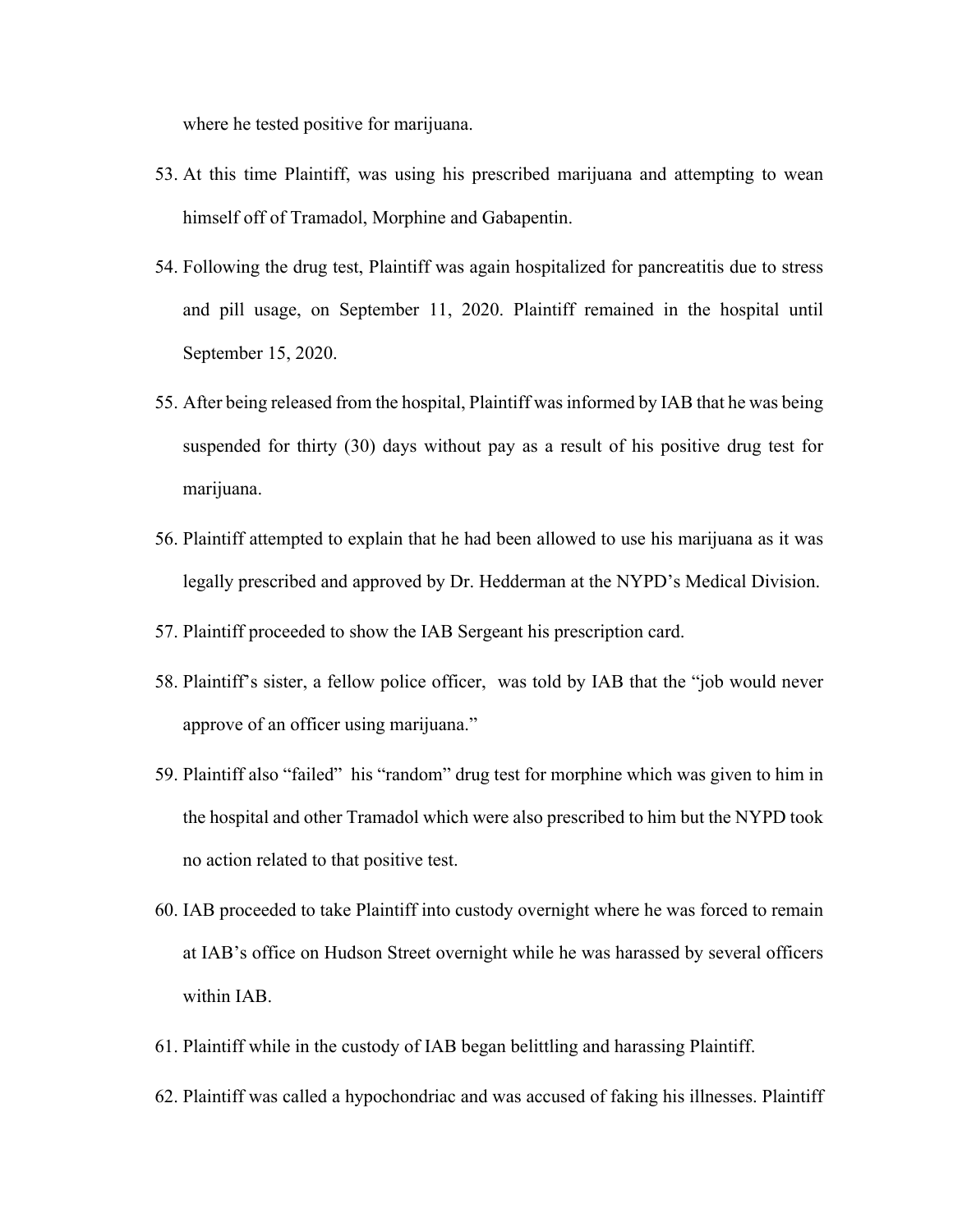was further made fun of by the members of service present in IAB for the duration of the night. Plaintiff was also bizarrely asked if he was dating any women who had AIDS. This harassment occurred in front of an IAB sergeant who took no steps to intervene.

- 63. Further, while Plaintiff was using the bathroom where he was being held on Hudson Street. While in the process of using the bathroom an officer from IAB opened the restroom door. The remaining officers in the office (approximately 5) began pointing and laughing at Plaintiff who was sitting on the toilet.
- 64. Following the unlawful confinement of Plaintiff, he was taken to Elmhurst Hospital.
- 65. Plaintiff was not suspended at this time and was allowed to use medical marijuana for approximately the next month.
- 66. Plaintiff's NYPD' identification was taken at this time which caused Plaintiff difficulty entering any NYPD facility.
- 67. During this time, Plaintiff would have regular panic attacks as a result of IAB's constant harassment. These attacks occurred approximately two (2) or three (3) times a week.
- 68. Plaintiff continued using medical marijuana which he communicated regularly to the Medical Division during his mandated appointments.
- 69. Plaintiff continued to take Amlodipine, Sertraline and Ambien. Further, Plaintiff was using the medical marijuana in an effort to wean him off if Tramadol and Gabapentin.
- 70. Plaintiff was told by his private doctor that his use of Gabapentin coupled with the stress stemming from work related to his usage of medical marijuana was causing his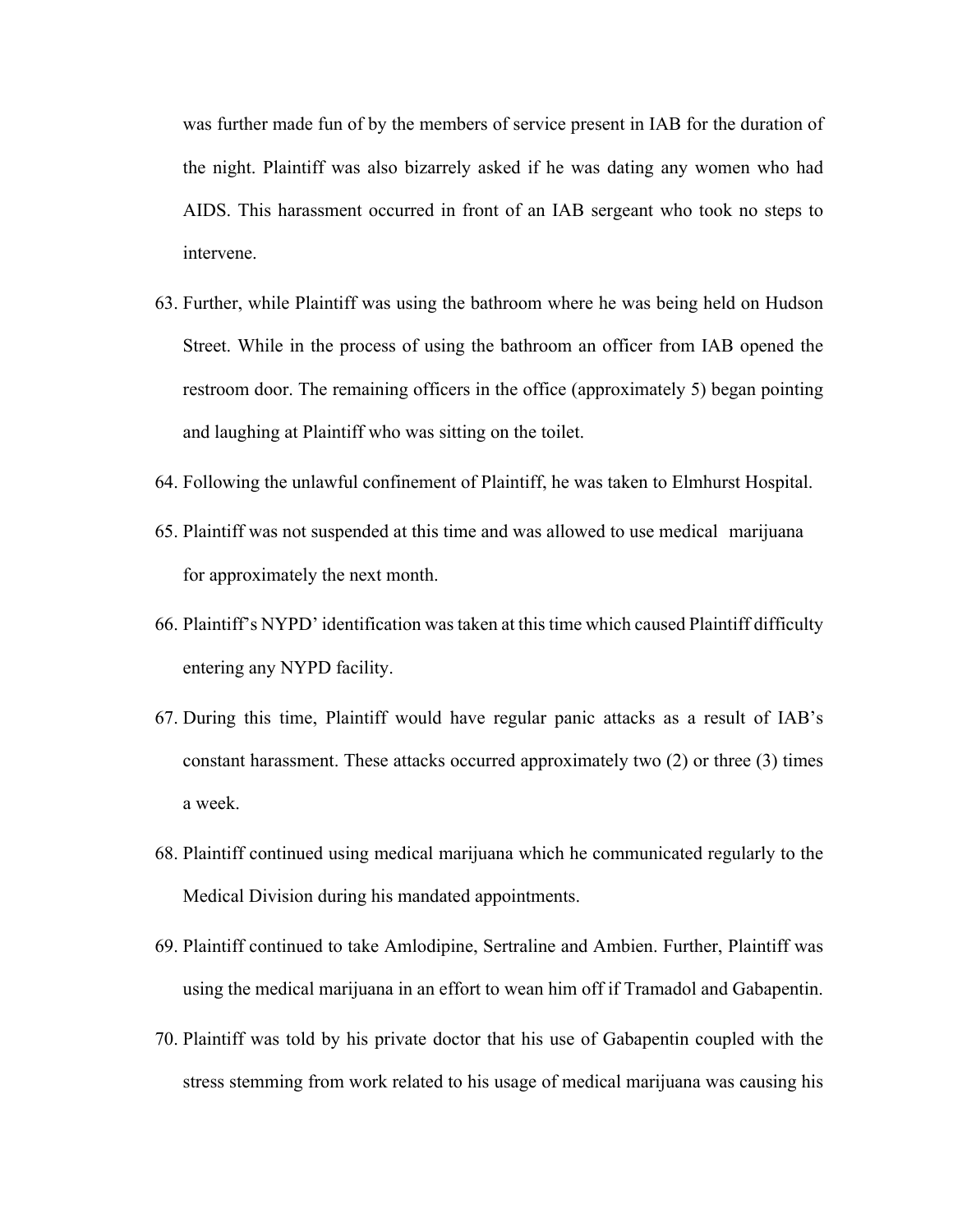bouts with pancreatitis and that he needed to cease using Gabapentin.

- 71. Plaintiff was again subjected to a "random" drug test on October 29, 2019. Plaintiff "failed" the drug test for medical marijuana.
- 72. Following the positive drug test, IAB ordered Plaintiff to stop using medical marijuana.
- 73. Plaintiff continued having panic attacks as a result of IAB's constant harassment.
- 74. The following day, Plaintiff, on October 30, 2019, while having a panic attack due to IAB's constant harassment and interference, had suffered a severe asthma attack.
- 75. Plaintiff called 911 where he communicated that he was suicidal and in need of assistance.
- 76. Multiple ambulances and dozens of NYPD patrol vehicles responded to the scene to assist Plaintiff.
- 77. Plaintiff was then taken to Richmond University Hospital where he was placed on a ventilator as he could no longer breathe on his own.
- 78. Plaintiff remained in a coma for seven (7) days which was brought on due to the stress related to the additional drug tests and orders by IAB.
- 79. While in a coma, Plaintiff was handcuffed to his hospital bed for the first three (3) days he was in the hospital.
- 80. Plaintiff was intubated at the hospital as a result of vomiting which caused aspiration in his lungs which ultimately lead to pneumonia.
- 81. While in the hospital a detective from IAB called Plaintiff's sister, a NYPD police officer, to speak about Plaintiff's health status. The Detective told Plaintiff's sister that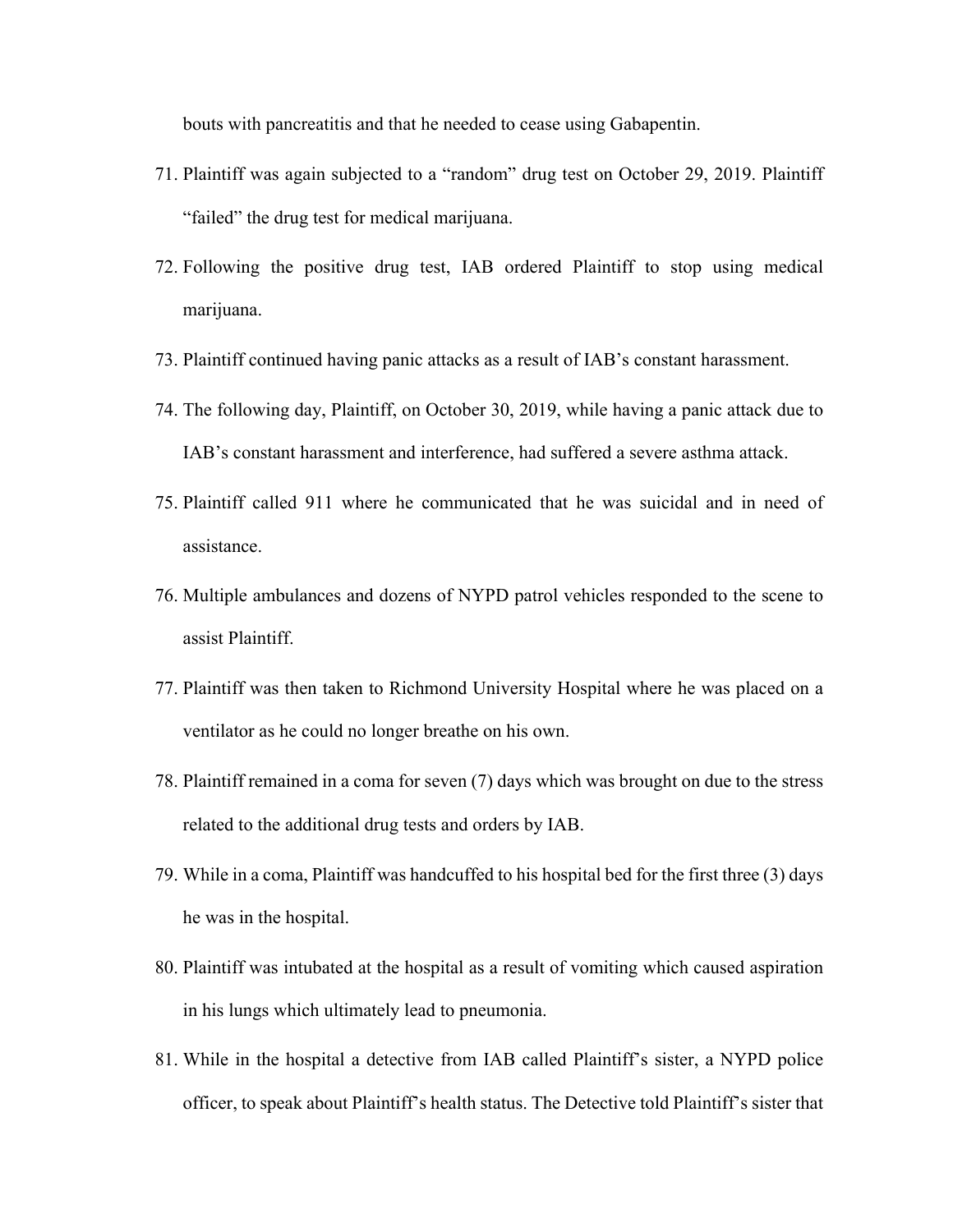"all we can do is pray for your brother."

- 82. Prior to his discharge Plaintiff was diagnosed as Bi-Polar.
- 83. Plaintiff remained in the hospital from October 30, 2019 until November 21, 2019 when he was discharged.
- 84. On November 22, 2019, Plaintiff was informed by IAB that he was being suspended for thirty (30) days as a result of his positive drug test for marijuana.
- 85. Plaintiff was forced to turn over his NYPD identification card.
- 86. Upon returning from suspension on December 23, 2019, Plaintiff was restored to duty and transferred to the Quartermaster Unit in Queens.
- 87. At this time in a GO15 it was suggested to Plaintiff by IAB that if he wanted to stay out of trouble he would have to change his meds.
- 88. Plaintiff interpreted this statement as he could stay out of trouble if he went back on opioids.
- 89. This assignment required Plaintiff to travel to work which is a common form of retaliation within the NYPD referred to as "highway therapy."
- 90. In January, 2020 Plaintiff suffered an asthma attack as a result of the stress he was enduring at the time.
- 91. Plaintiff continued having panic attacks throughout this time.
- 92. Plaintiff was being harassed by a Lieutenant in the Quartermaster Unit.
- 93. Plaintiff was stuck in a cold and dusty room which was meant to exacerbate his debilitating conditions.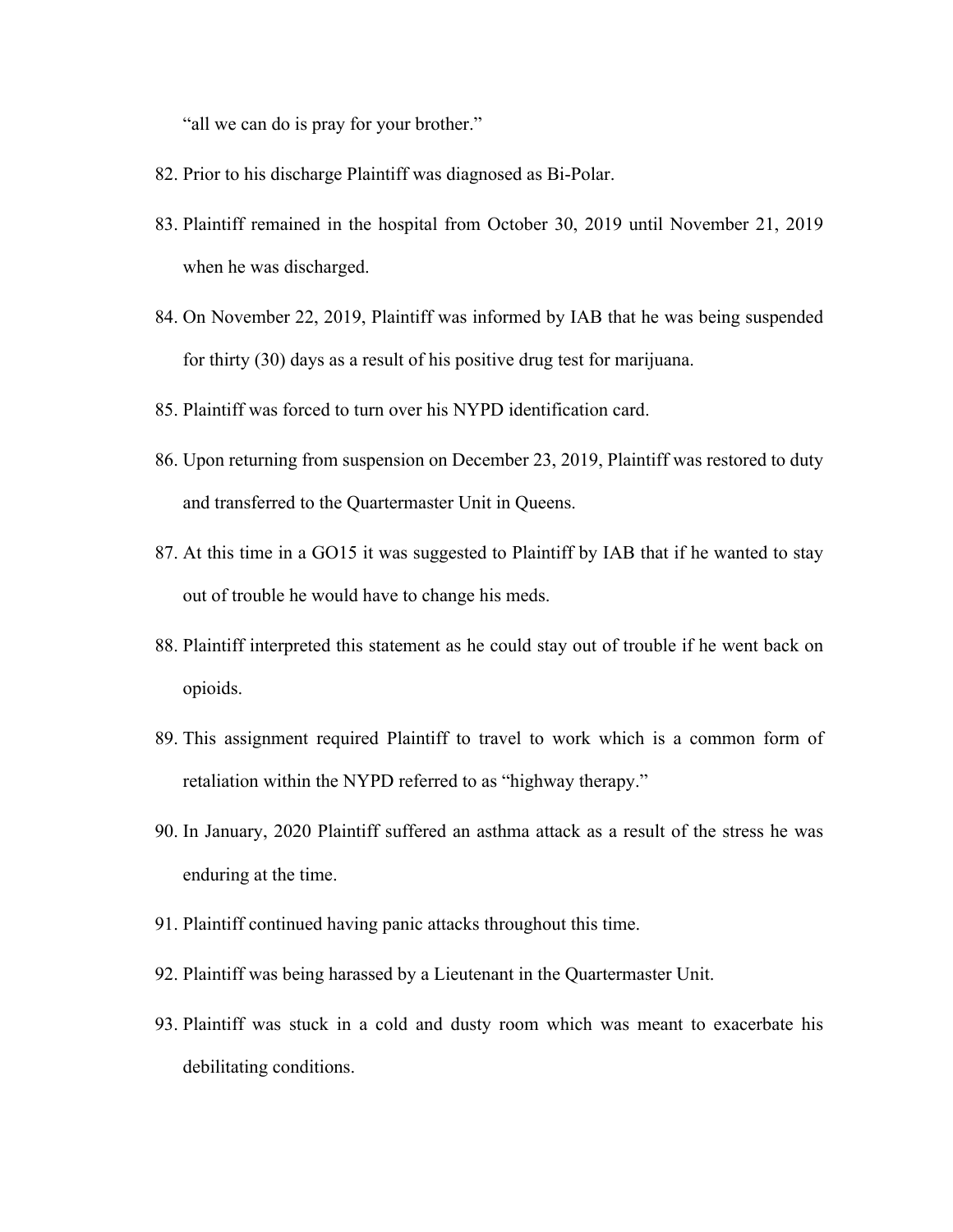- 94. More specifically, the cold room was particularly painful due to his chronic pain syndrome and fibromyalgia. The dust caused Plaintiff to have trouble breathing.
- 95. The treatment got so bad that a family friend of Plaintiff who is an attorney, contacted IAB and made a complaint about the torture Plaintiff was being subjected to.
- 96. Plaintiff was subsequently yelled at by the Lieutenant for contacting IAB.
- 97. Plaintiff's work conditions did not improve.
- 98. Plaintiff reported the conditions to Dr. Harrison in the Medical Division but no corrective action was taken.
- 99. Two days after filing a complaint with IAB, Plaintiff was again "randomly" drug tested by IAB causing Plaintiff more anxiety.
- 100. IAB continued to surveille Plaintiff during this time.
- 101. The NYPD would regularly place an unmarked patrol cars outside of Plaintiff's house for months on end.
- 102. Plaintiff viewed this as threatening and caused him great emotional unrest.
- 103. The unmarked patrol cars were so obvious that Plaintiff's neighbor notice and informed Plaintiff of the constant surveillance.
- 104. The emotional distress caused by the Defendant's surveillance and unwillingness to accommodate Plaintiff caused Plaintiff to have a series of psychiatric episodes where he would have severe panic attacks.
- 105. Defendant knew about Plaintiff's mental health diagnoses but continued to discriminate and retaliate against Plaintiff causing his mental health to deteriorate.
- 106. During this time Plaintiff would repeatedly ask the NYPD's Medical Division to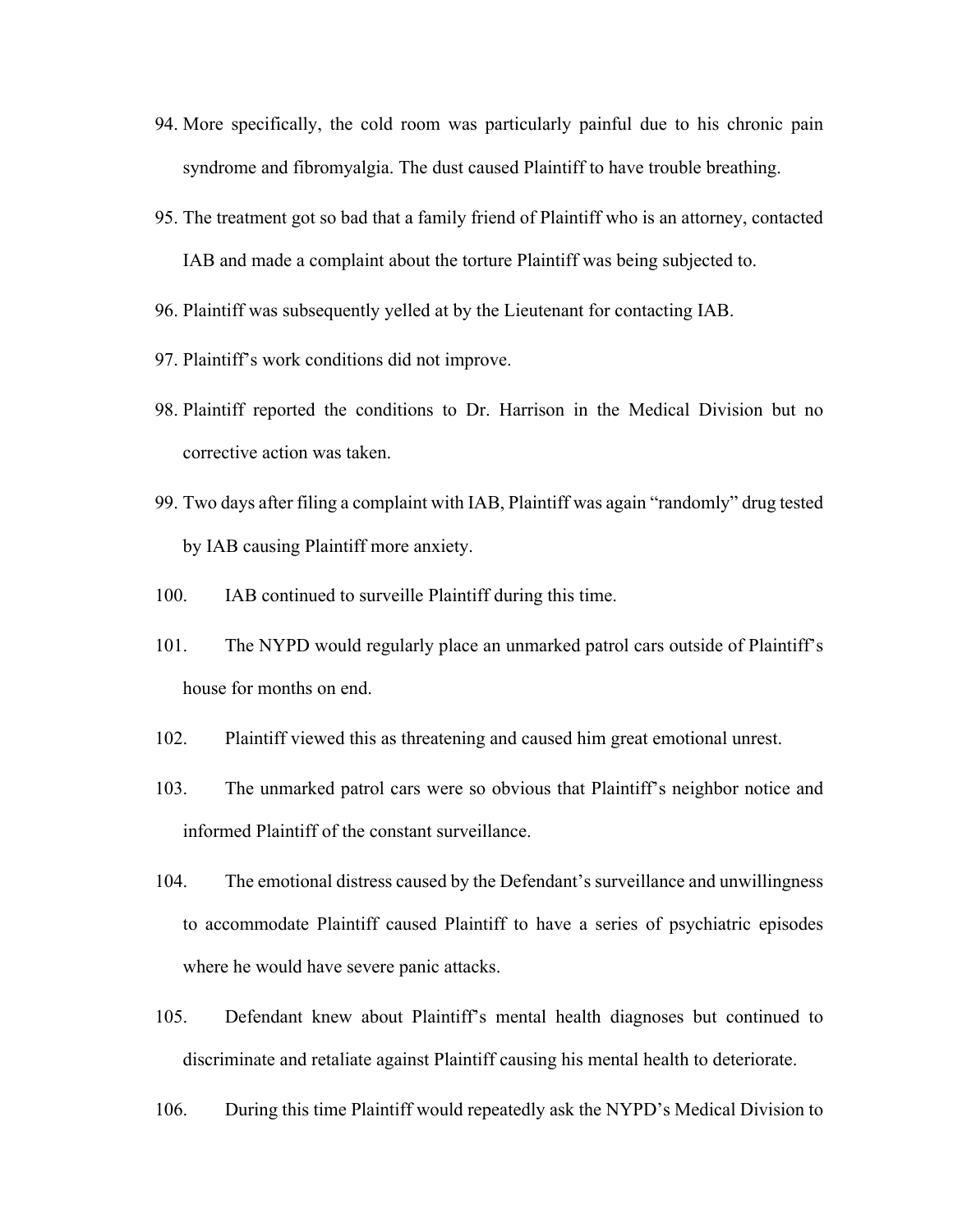assist him yet they refused.

- 107. Upon information and belief, IAB informed the Medical Division not to assist Plaintiff.
- 108. Plaintiff, in fear of the retaliation of the Defendant and realizing that he would not be given the reasonable accommodation to allow him to continue working, put in his retirement papers for disability pension in January 2020 related to his physical diagnoses.
- 109. In February 2020, in fear of the retaliation of the Defendant and realizing that he would not be given the reasonable accommodation to allow him to continue working, put in his retirement papers for psychological disability pension.
- 110. Plaintiff's mental health continued to deteriorate during this time. Plaintiff was suffering from insomnia and panic attacks as a result of the Defendant's actions.
- 111. In February 2020, Plaintiff was approached by IAB who asked him to "vest" out of the department. It was clear that Plaintiff was about to be terminated if he didn't retire.
- 112. In March 2020, Plaintiff had a hearing with the NYPD's Medical Board related to his disability pension.
- 113. Plaintiff was approved for disability pension the same day he went before the Medical Board.
- 114. Following the decision of the Medical Board, IAB continued to investigate Plaintiff, exacerbating his conditions.
- 115. Plaintiff was further continuously harassed regarding his disability while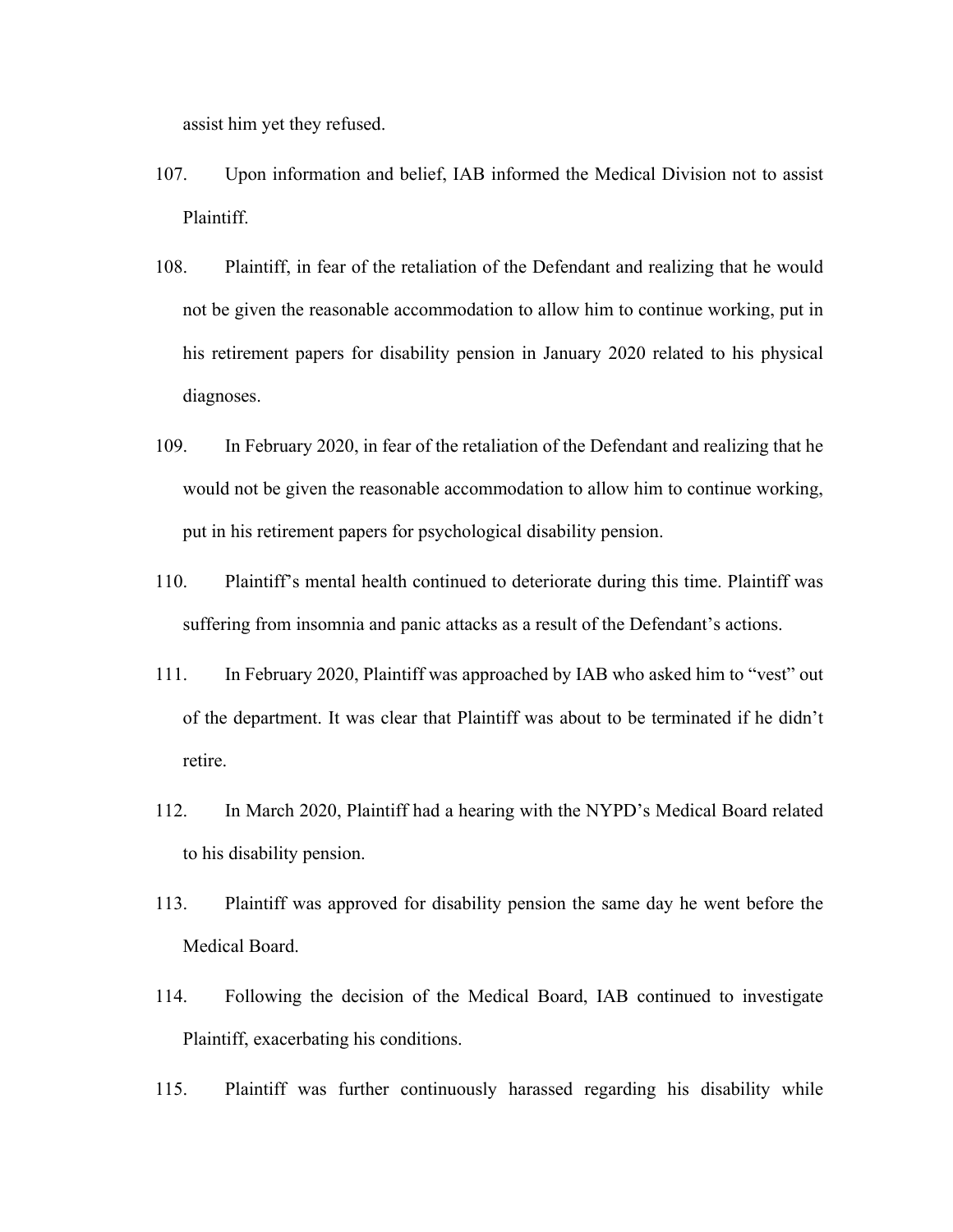stationed at the Quartermaster Unit.

- 116. Plaintiff was forced to work in a particularly dusty environment which exacerbated his asthma and led to additional difficulty with breathing while at work.
- 117. Plaintiff's sister repeatedly reached out to the NYPD to seek assistance for Plaintiff. When she called PAPPA (an anonymous NYPD division to speak with police officers regarding mental health and drug use), the Employee Assistance Unit and the Mobil Critical Response Units, she was told that there was nothing that they could do.
- 118. Plaintiff's last day of work with the NYPD was September 17, 2020 where he officially went out on disability pension.
- 119. Plaintiff would have remained an NYPD officer if he was granted the reasonable accommodation allowing him to use his prescribed medical marijuana.
- 120. Plaintiff is disabled under New York State and City law.
- 121. Defendant failed to provide Plaintiff with a reasonable accommodation of using medical marijuana to treat his disabilities.
- 122. Defendant arbitrarily rejected Plaintiff's request for a reasonable accommodation without further inquiry.
- 123. Defendant failed to duly consider Plaintiff's reasonable accommodation.
- 124. Defendant failed to engage in interactions with plaintiff nor deliberated as to Plaintiff's reasonable accommodation request to determine its viability.
- 125. Defendant failed to engage in a good faith interactive process that assessed the needs of the disabled Plaintiff and the reasonableness of his accommodation.
- 126. Plaintiff could have performed the essential functions as a police officer with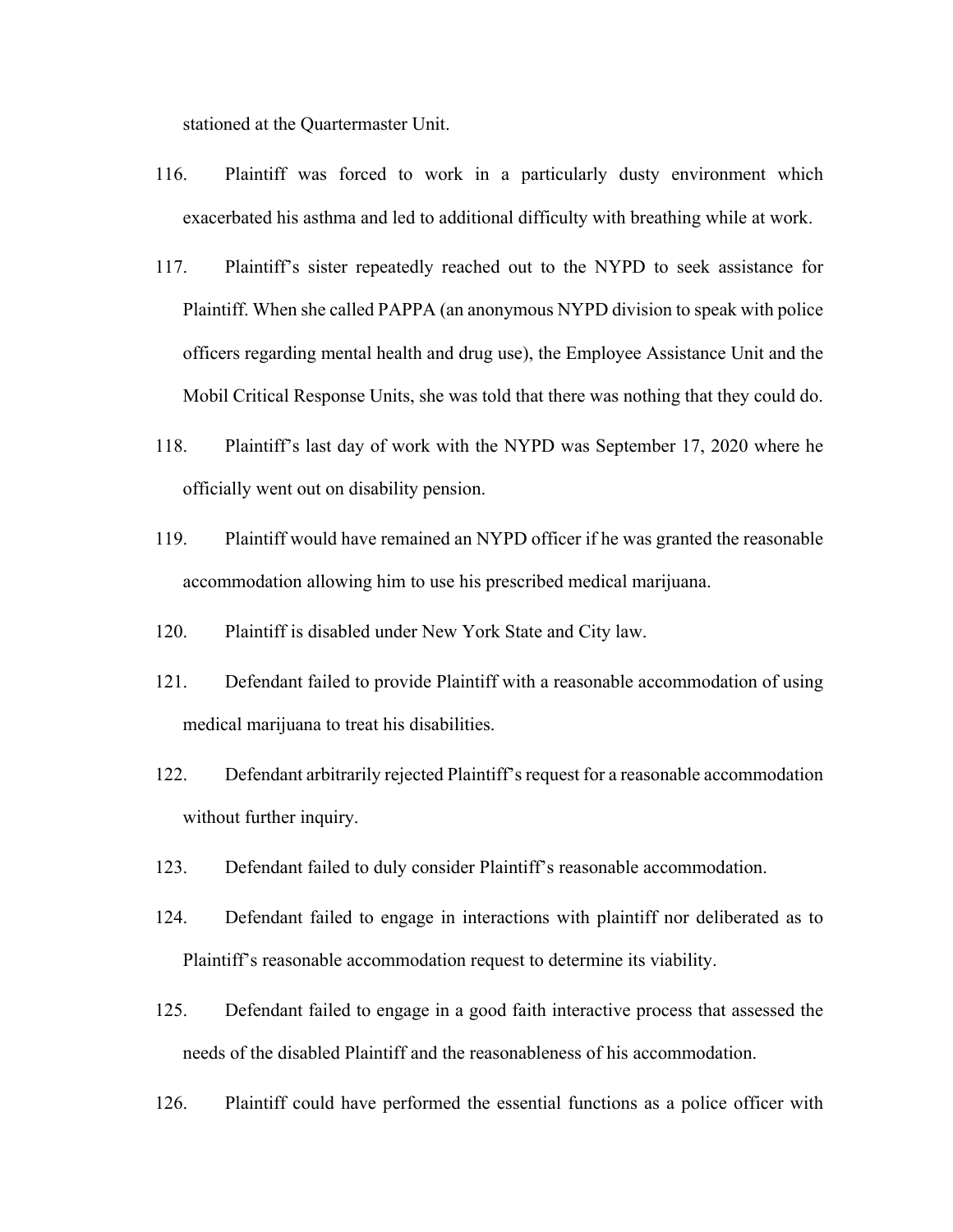accommodation as the Defendant specifically told Plaintiff that he could continue to perform his work with the NYPD if he went back on opioids.

127. The CITY OF NEW YORK would not lose a federal contract or funding if they were to comply with the CCA.

### **COUNT I DISABILITY DISCRIMINATION IN VIOLATION OF NEW YORK STATE EXECUTIVE LAW § 296**

- 128. Plaintiff re-alleges and incorporates all paragraphs contained herein by reference to Count I of this complaint.
- 129. Plaintiff alleges that New York State Executive Law §296, prohibits discrimination, harassment, and disparate treatment on the basis of disability in employment.
- 130. Plaintiff performed his job duties satisfactorily which is reflected in Plaintiffs stellar performance evaluations. Nevertheless, Defendant denied Plaintiff benefits of employment, including all favorable conditions and emoluments thereof because of Plaintiff's disability, created a hostile work environment and suffered a constructive discharge by the conduct of Defendant CITY OF NEW YORK and those within its employ and without any non-discriminatory basis thereof. The wrongful conduct was condoned by the Defendant CITY OF NEW YORK.
- 131. Defendant's actions were taken under circumstances giving rise to an inference of discrimination.
- 132. The direct and proximate cause of Defendant's recklessness and negligence, Plaintiff lost his job, suffered lost past and future wages, lost other valuable benefits and emoluments of employment, hurt his credit rating, lost career and business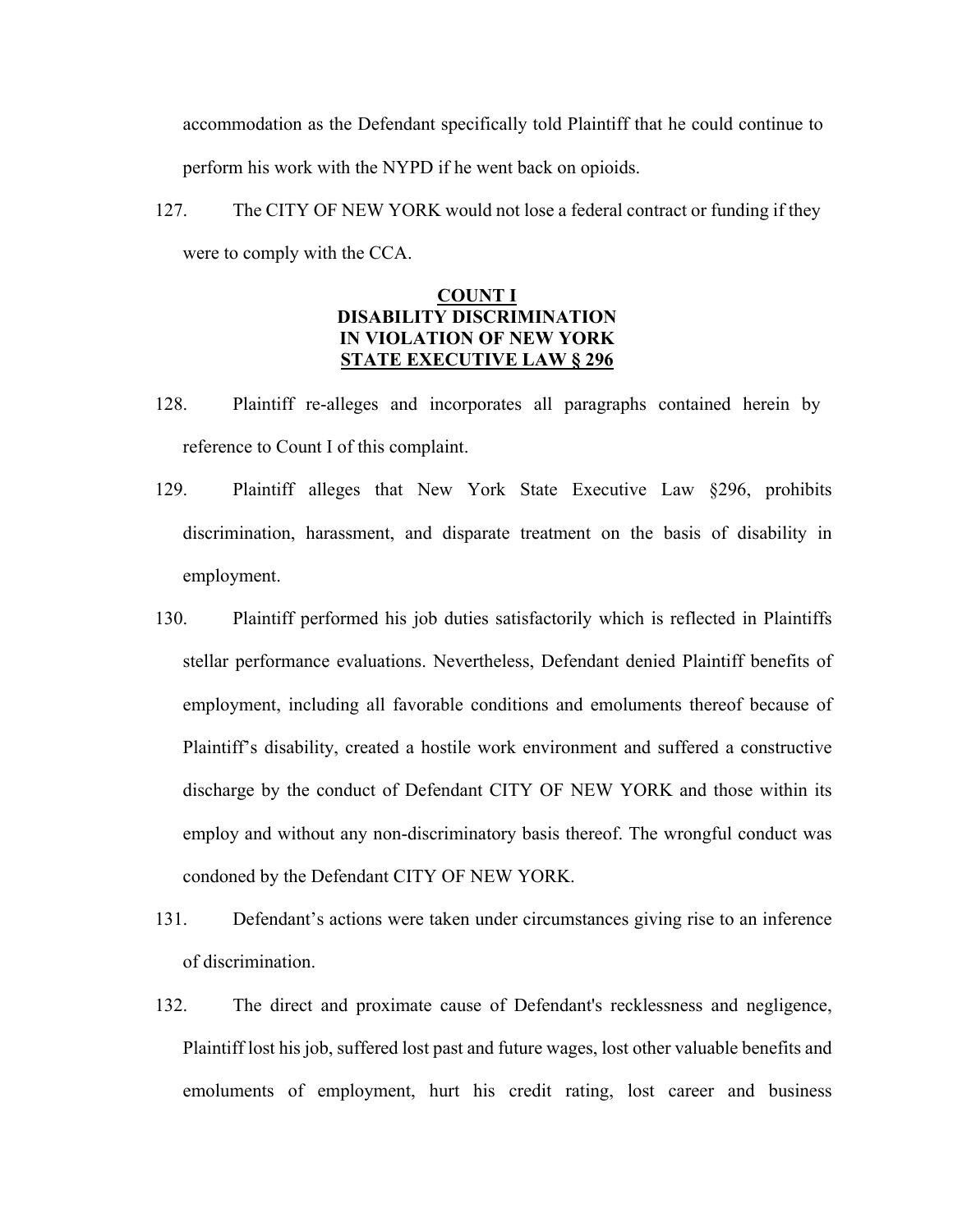opportunities, suffered severe damage to his good name and reputation, and endured severe emotional pain and trauma, all to his detriment.

- 133. Plaintiff alleges defendant's CITY OF NEW YORK, engaged in various unlawful employment actions against Plaintiff based on his disability.
- 134. Plaintiff alleges that as a direct and proximate result of the unlawful employment practices of defendant CITY OF NEW YORK, Plaintiff incurred significant legal costs, back pay, front pay, compensatory damages, attorneys' fees, emotional distress, and damage to his personal and professional reputation in an amount to be determined at trial.

# **COUNT II DISABILITY DISCRIMINATION HOSTILE WORK ENVIRONMENT IN VIOLATION OF NEW YORK STATE EXECUTIVE LAW § 296**

- 135. Plaintiff re-alleges and incorporates all paragraphs contained herein by reference to Count II of this complaint.
- 136. Plaintiff alleges that New York State Executive Law §296, prohibits discrimination, harassment, and disparate treatment on the basis of disability in employment.
- 137. Plaintiff performed his job duties satisfactorily which is reflected in Plaintiff's stellar performance evaluations. Nevertheless, Defendant denied Plaintiff benefits of employment, including all favorable conditions and emoluments thereof because of Plaintiff's disability, created a hostile work environment and suffered a constructive discharge by the conduct of Defendant CITY OF NEW YORK and without any nondiscriminatory basis thereof. The wrongful conduct was condoned by the Defendant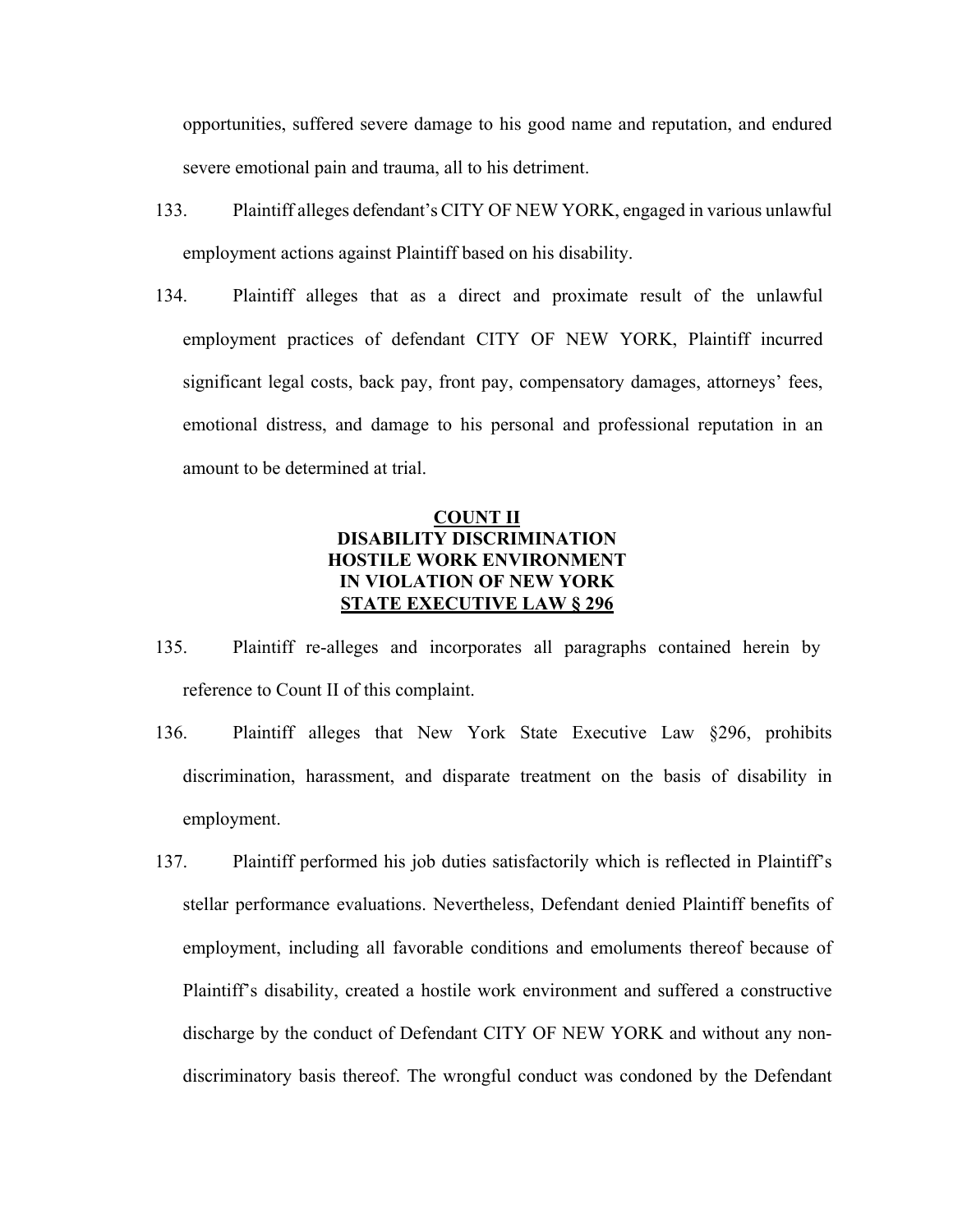CITY OF NEW YORK.

- 138. Defendant's actions were taken under circumstances giving rise to an inference of discrimination.
- 139. Defendant subjected Plaintiff to a materially adverse and hostile work environment by subjecting him to ridicule, without supervisory intervention to discrimination and retaliation based on his disability.
- 140. The actions of the Defendant towards Plaintiff were severe and pervasive.
- 141. The direct and proximate cause of Defendant's recklessness and negligence, Plaintiff lost his job, suffered lost past and future wages, lost other valuable benefits and emoluments of employment, hurt his credit rating, lost career and business opportunities, suffered severe damage to his good name and reputation, and endured severe emotional pain and trauma, all to his detriment.
- 142. Plaintiff alleges defendant CITY OF NEW YORK, engaged in various unlawful employment actions against Plaintiff based on his disability.
- 143. Plaintiff alleges that as a direct and proximate result of the unlawful employment practices including a subjecting Plaintiff to a hostile work environment, of defendant CITY OF NEW YORK, Plaintiff incurred significant legal costs, back pay, front pay, compensatory damages, attorneys' fees, emotional distress, and damage to his personal and professional reputation in an amount to be determined at trial.

# **COUNT III RETALIATION IN VIOLATION OF NEW YORK STATE EXECUTIVE LAW § 296**

144. Plaintiff re-alleges and incorporates all paragraphs contained herein by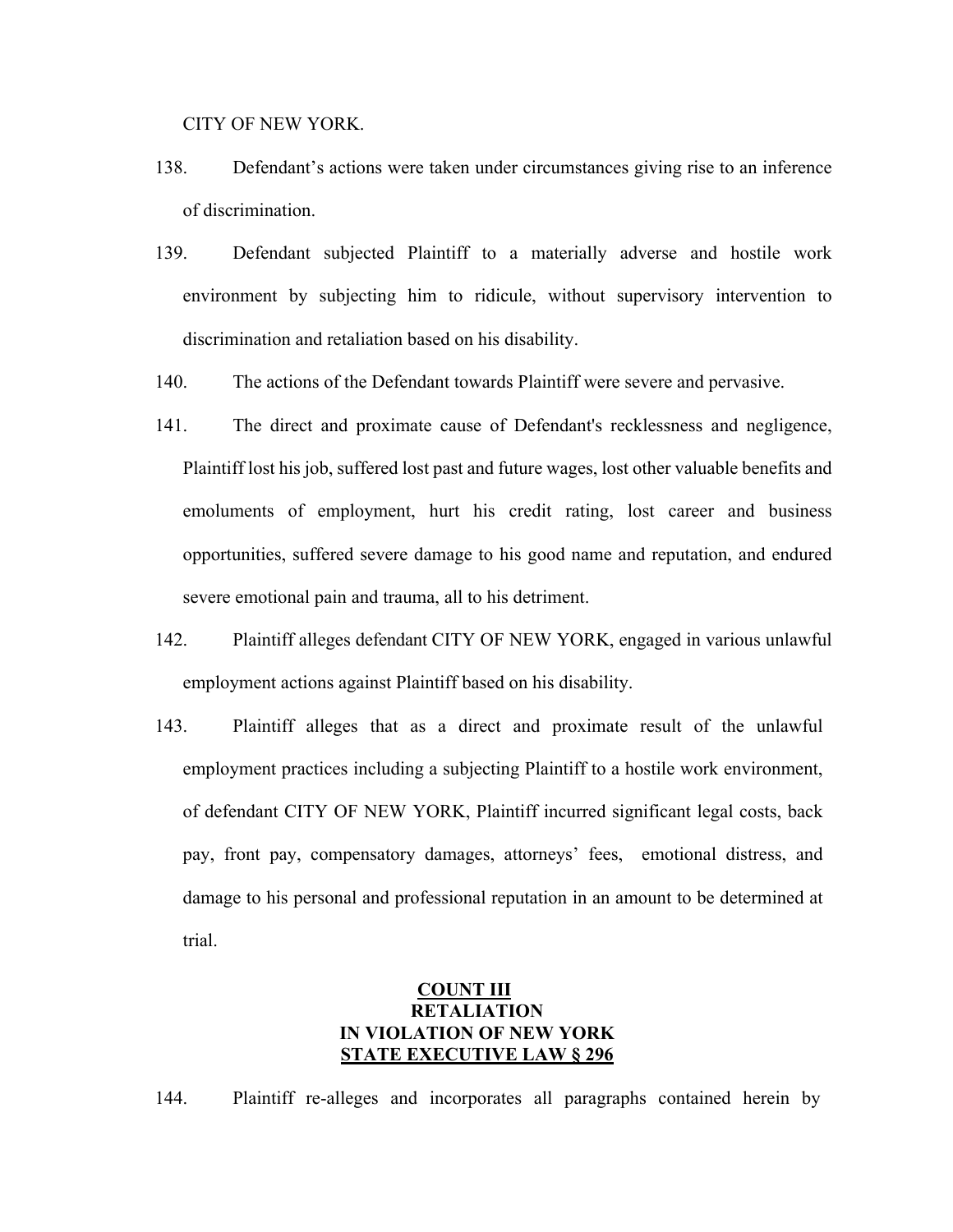reference to Count III of this complaint.

- 145. Plaintiff alleges that New York State Executive Law §296, makes it unlawful to deny employment and benefits therein in retaliation for Plaintiff engaging in lawfully protected activity.
- 146. Plaintiff engaged in protected activity when he complained of disability discrimination and requested a reasonable accommodation therefrom.
- 147. Plaintiff was retaliated against by the Defendant CITY OF NEW YORK, as a result of his engagement in protected activity.
- 148. Defendant's actions were taken under circumstances giving rise to an inference of retaliation.
- 149. The direct and proximate cause of Defendant's recklessness and negligence, Plaintiff lost his job in that he was constructively discharged, suffered lost past and future wages, lost other valuable benefits and emoluments of employment, hurt his credit rating, lost career and business opportunities, suffered severe damage to his good name and reputation, and endured severe emotional pain and trauma, all to his detriment.
- 150. Plaintiff alleges defendant CITY OF NEW YORK engaged in various unlawful employment actions against Plaintiff in retaliation for Plaintiff's lawfully protected complaints.
- 151. Plaintiff alleges that as a direct and proximate result of the unlawful employment practices of defendant CITY OF NEW YORK Plaintiff incurred significant legal costs, back pay, front pay, compensatory damages, attorneys' fees, emotional distress, and damage to his personal and professional reputation in an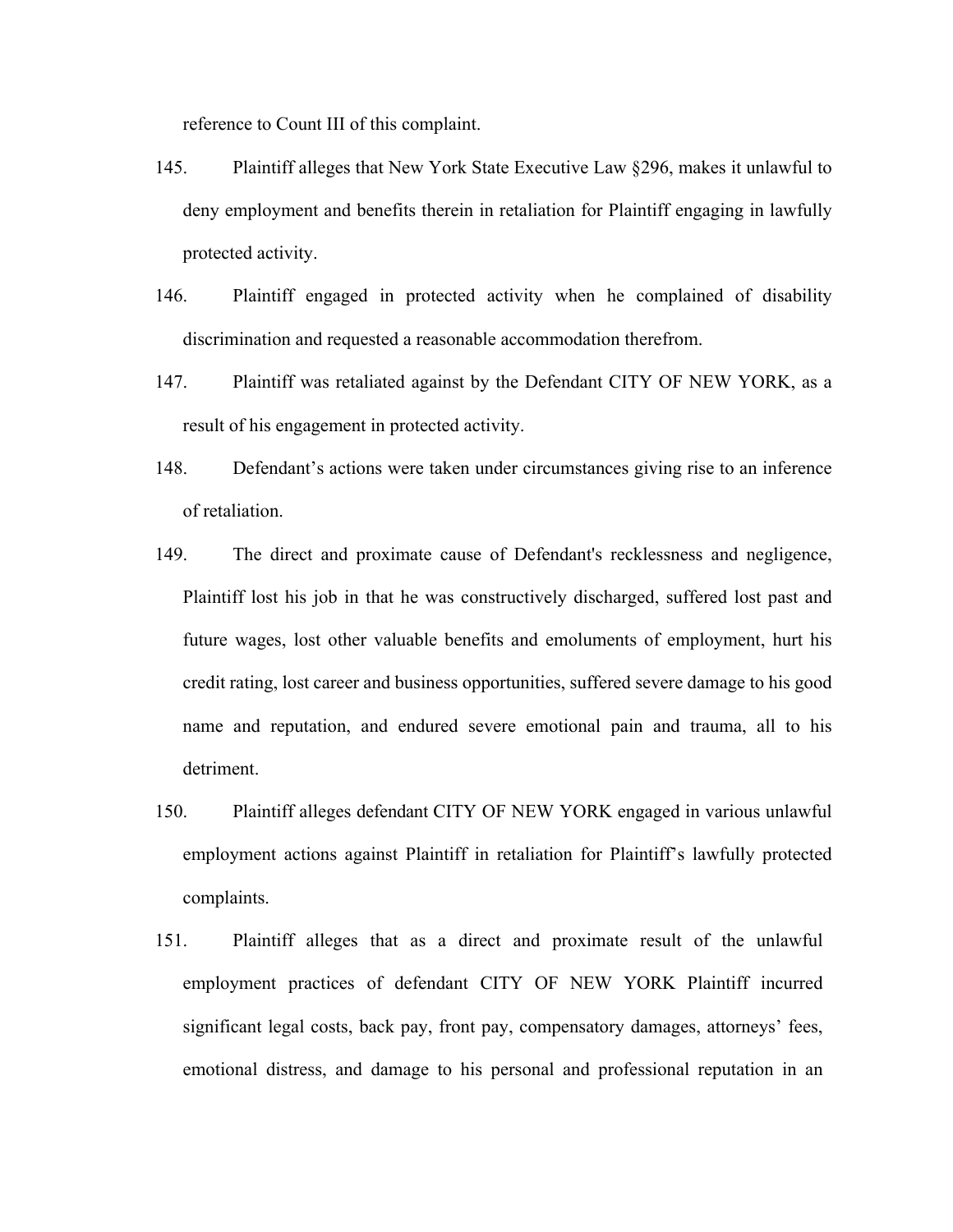amount to be determined at trial.

# **COUNT IV DISABILITY DISCRIMINATION IN VIOLATION OF NEW YORK CITY ADMINISTRATIVE CODE § 8-107**

- 152. Plaintiff re-alleges and incorporates all paragraphs contained herein by reference to Count IV of this complaint.
- 153. Plaintiff alleges that New York City Administrative Code § 8-107, makes it unlawful to deny employment on the basis of his disability.
- 154. Plaintiff performed his job duties satisfactorily which is reflected in Plaintiffs stellar performance evaluations. Nevertheless, Defendant denied Plaintiff benefits of employment, including all favorable conditions and emoluments thereof because of Plaintiff's disability, created a hostile work environment and suffered a constructive discharge by the conduct of Defendant CITY OF NEW YORK. The wrongful conduct was condoned by the Defendant CITY OF NEW YORK.
- 155. Defendant's actions were taken under circumstances giving rise to an inference of discrimination.
- 156. The direct and proximate cause of Defendant's recklessness and negligence, Plaintiff lost his job, suffered lost past and future wages, lost other valuable benefits and emoluments of employment, hurt his credit rating, lost career and business opportunities, suffered severe damage to his good name and reputation, and endured severe emotional pain and trauma, all to his detriment.
- 157. Plaintiff alleges defendant CITY OF NEW YORK engaged in various unlawful employment actions against Plaintiff based on his disability.
- 158. Plaintiff alleges that as a direct and proximate result of the unlawful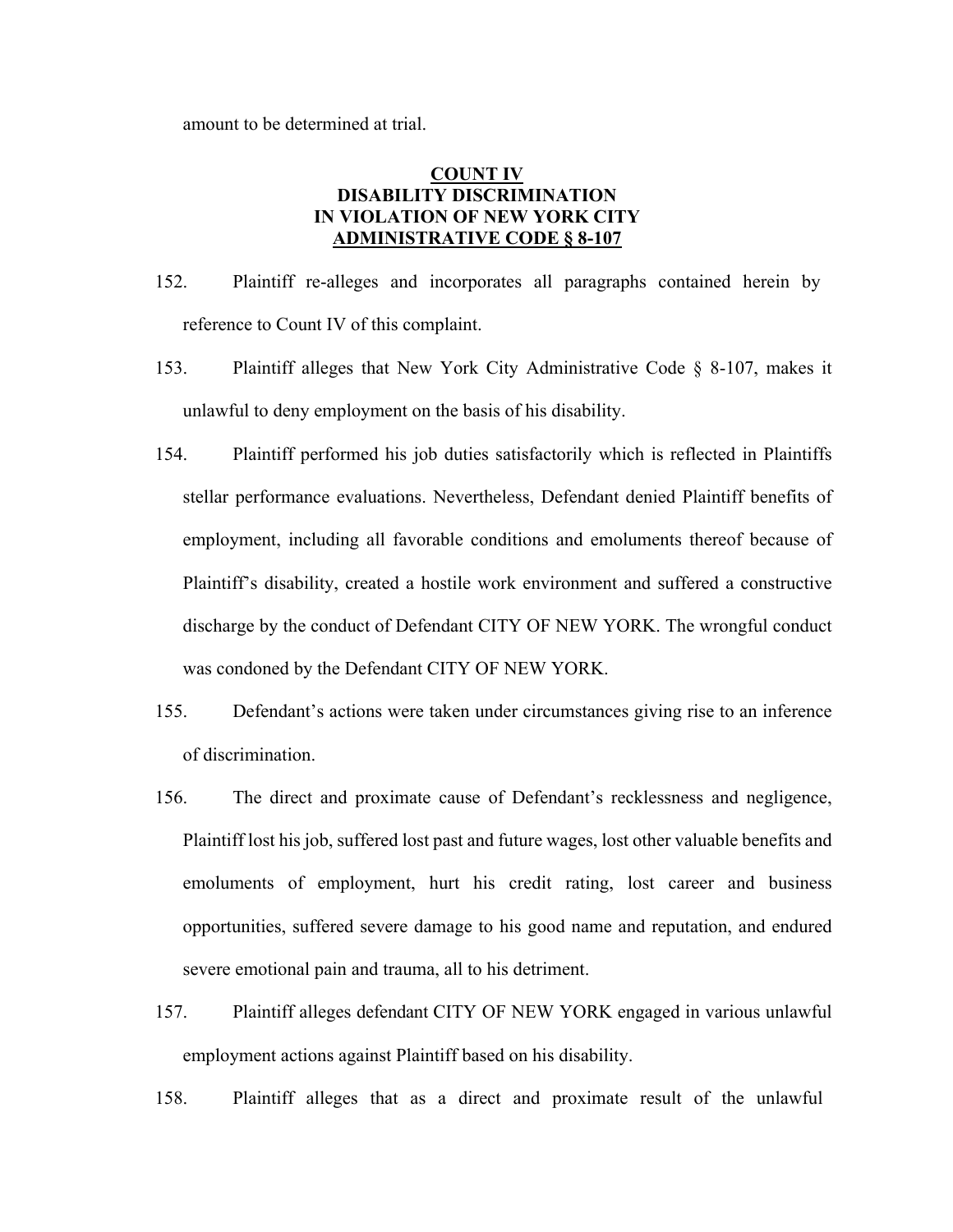employment practices of defendant CITY OF NEW YORK, Plaintiff incurred significant legal costs, back pay, front pay, compensatory damages, punitive damages, attorneys' fees, emotional distress, and damage to his personal and professional reputation in an amount to be determined at trial.

# **COUNT V DISABILITY DISCRIMINATION HOSTILE WORK ENVIRONMENT IN VIOLATION OF NEW YORK CITY ADMINISTRATIVE CODE § 8-107**

- 159. Plaintiff re-alleges and incorporates all paragraphs contained herein by reference to Count V of this complaint.
- 160. Plaintiff alleges that New York City Administrative Code § 8-107, makes it unlawful to deny employment on the basis of his disability.
- 161. Plaintiff performed his job duties satisfactorily which is reflected in Plaintiffs stellar performance evaluations. Nevertheless, Defendant denied Plaintiff benefits of employment, including all favorable conditions and emoluments thereof because of Plaintiff's disability, created a hostile work environment and suffered a constructive discharge by the conduct of Defendant CITY OF NEW YORK and without any nondiscriminatory basis thereof. The wrongful conduct was condoned by the Defendant CITY OF NEW YORK.
- 162. Defendant's actions were taken under circumstances giving rise to an inference of discrimination.
- 163. Defendant subjected Plaintiff to a materially adverse and hostile work environment by subjecting him, day after day, month after month, without supervisory intervention to discrimination and retaliation based his disability.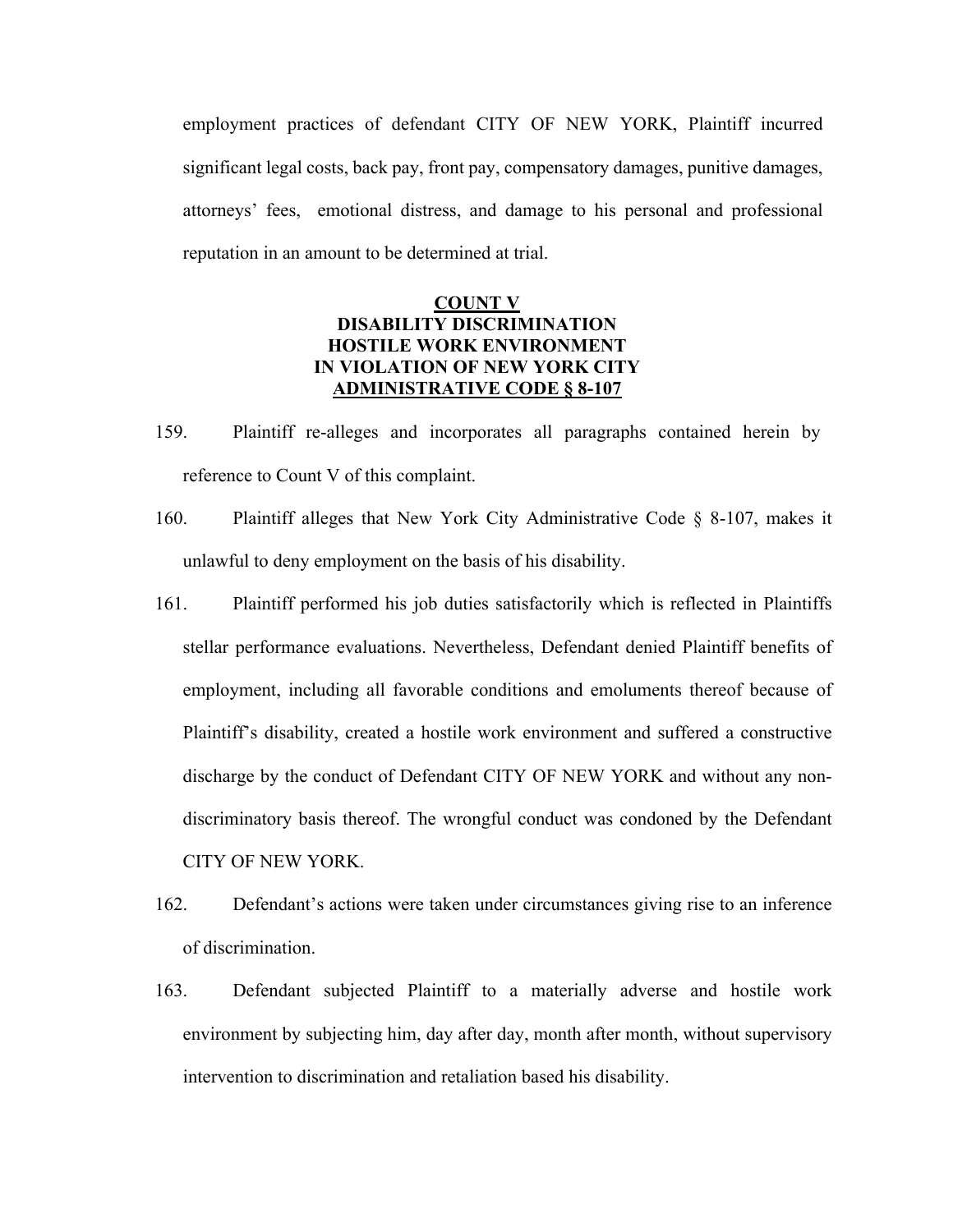- 164. The actions of the Defendant towards Plaintiff were severe and pervasive.
- 165. The direct and proximate cause of Defendant's recklessness and negligence, Plaintiff lost his job, suffered lost past and future wages, lost other valuable benefits and emoluments of employment, hurt his credit rating, lost career and business opportunities, suffered severe damage to his good name and reputation, and endured severe emotional pain and trauma, all to his detriment.
- 166. Plaintiff alleges defendant CITY OF NEW YORK engaged in various unlawful employment actions against Plaintiff based on his disability.
- 167. Plaintiff alleges that as a direct and proximate result of the unlawful employment practices, including subjecting Plaintiff to a hostile work environment, of defendant CITY OF NEW YORK Plaintiff incurred significant legal costs, back pay, front pay, compensatory damages, punitive damages, attorneys' fees, emotional distress, and damage to his personal and professional reputation in an amount to be determined at trial.

# **COUNT VI RETALIATION IN VIOLATION OF NEW YORK CITY ADMINISTRATIVE CODE § 8-107**

- 168. Plaintiff re-alleges and incorporates all paragraphs contained herein by reference to Count VI of this complaint.
- 169. Plaintiff alleges that New York City Administrative Code § 8-107, makes it unlawful to deny employment in retaliation for Plaintiff engaging in protected activity.
- 170. Plaintiff engaged in protected activity when she complained of discrimination and requested a reasonable accommodation related to his disability.
- 171. Plaintiff was retaliated against by the Defendant CITY OF NEW YORK, as a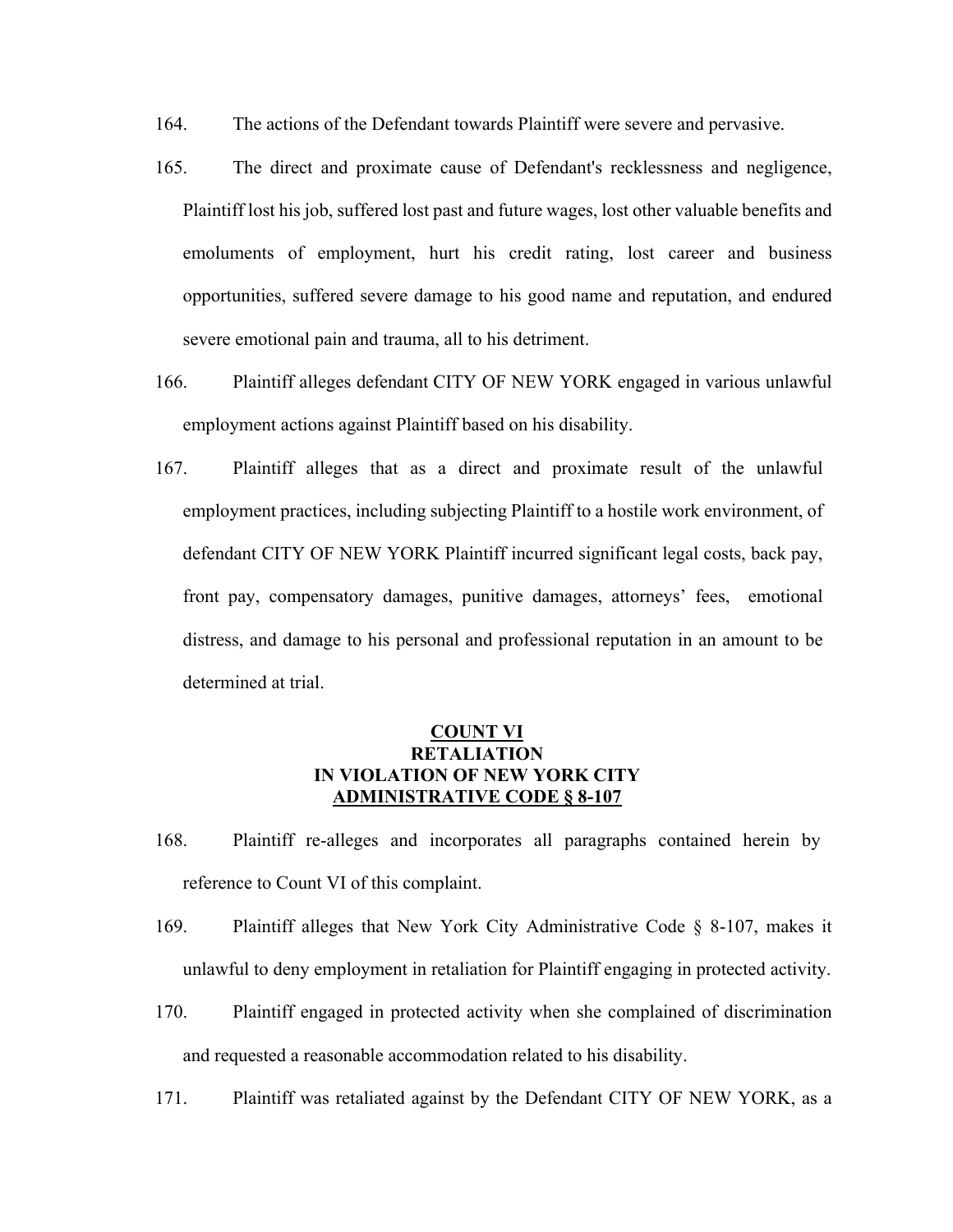result of his engagement in protected activity.

- 172. Defendant's actions were taken under circumstances giving rise to an inference of retaliation.
- 173. The direct and proximate cause of Defendant's recklessness and negligence, Plaintiff lost his job in that he was constructively discharged, suffered lost past and future wages, lost other valuable benefits and emoluments of employment, hurt his credit rating, lost career and business opportunities, suffered severe damage to his good name and reputation, and endured severe emotional pain and trauma, all to his detriment.
- 174. Plaintiff alleges defendant CITY OF NEW YORK engaged in various unlawful employment actions against Plaintiff in retaliation for Plaintiff's lawfully protected complaints.
- 175. Plaintiff alleges that as a direct and proximate result of the unlawful employment practices of defendant CITY OF NEW YORK Plaintiff incurred significant legal costs, back pay, front pay, compensatory damages, punitive damages, attorneys' fees, emotional distress, and damage to his personal and professional reputation in an amount to be determined at trial.

# **COUNT VII DISABILITY DISRIMINATION STRICT LIABILITY IN VIOLATION OF NEW YORK CITY ADMINISTRATIVE CODE § 8-107(13)(b)**

- 176. Plaintiff re-alleges and incorporates all paragraphs contained herein by reference to Count VII of this complaint.
- 177. Plaintiff alleges that New York City Administrative Code § 8-107 (13) (b), makes a Defendant strictly liable for the discriminatory acts of managers and supervisors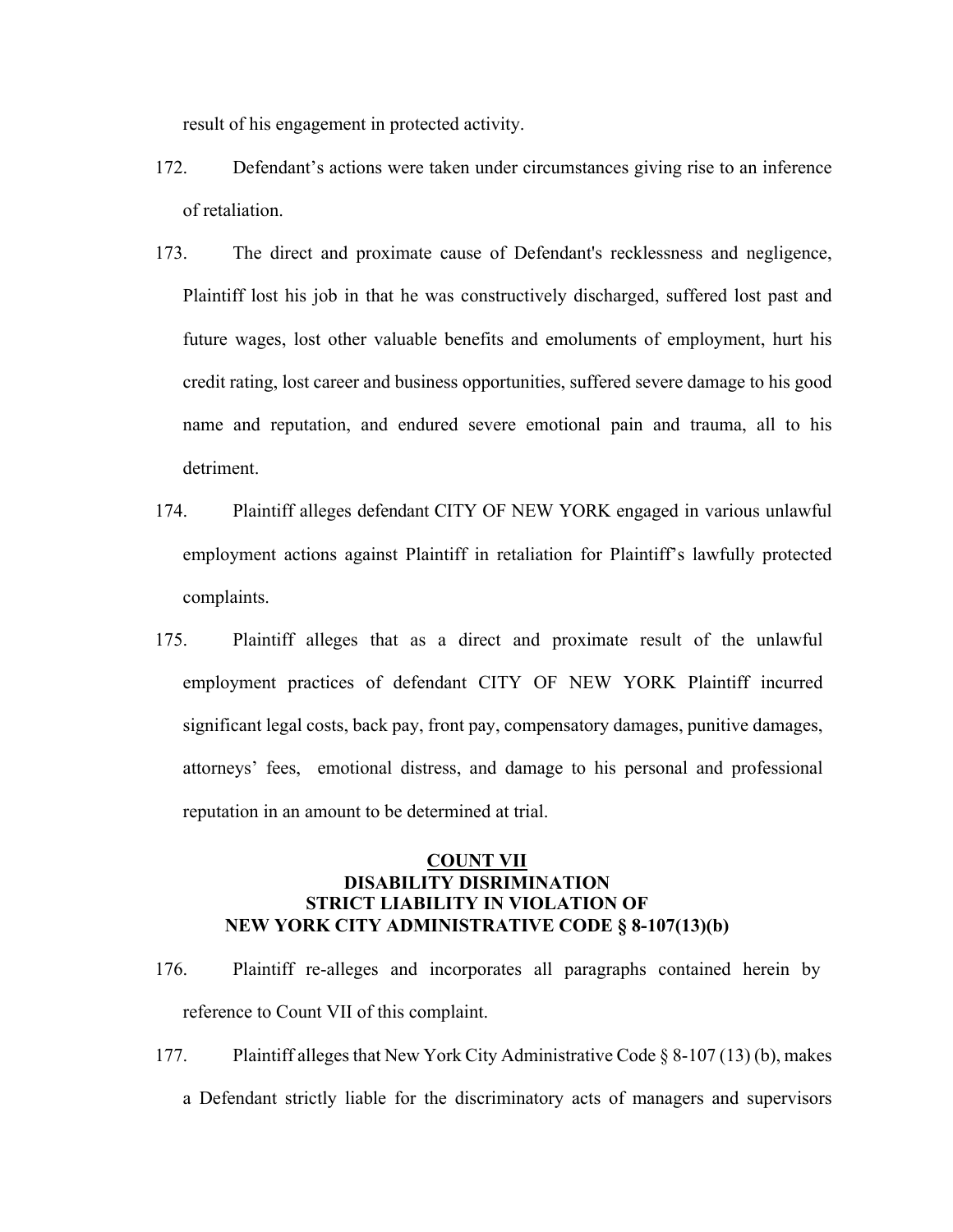against a subordinate employee, such as the Plaintiff herein.

- 178. Plaintiff was subjected to repeated disability discrimination following the lawful complaints made by Plaintiff regarding his reasonable accommodation and disability.
- 179. The Defendant was aware of the actions of managers and supervisors, including but failed to take corrective remedial action which forced Plaintiff to be subjected to future discrimination.
- 180. The Defendant failed to exercise reasonable diligence to prevent such discriminatory conduct.
- 181. Plaintiff performed his job duties satisfactorily which is reflected in Plaintiffs stellar performance evaluations. Nevertheless, Defendant denied Plaintiff benefits of employment, including all favorable conditions and emoluments thereof because of Plaintiff's disability, created a hostile work environment and suffered a constructive discharge by the conduct of Defendant CITY OF NEW YORK and without any nondiscriminatory basis thereof. The wrongful conduct was condoned by the Defendant CITY OF NEW YORK.
- 182. Defendant's actions were taken under circumstances giving rise to an inference of discrimination.
- 183. The direct and proximate cause of Defendant's recklessness and negligence, Plaintiff lost his job, suffered lost past and future wages, lost other valuable benefits and emoluments of employment, hurt his credit rating, lost career and business opportunities, suffered severe damage to his good name and reputation, and endured severe emotional pain and trauma, all to his detriment.

184. Plaintiff alleges defendant CITY OF NEW YORK engaged in various unlawful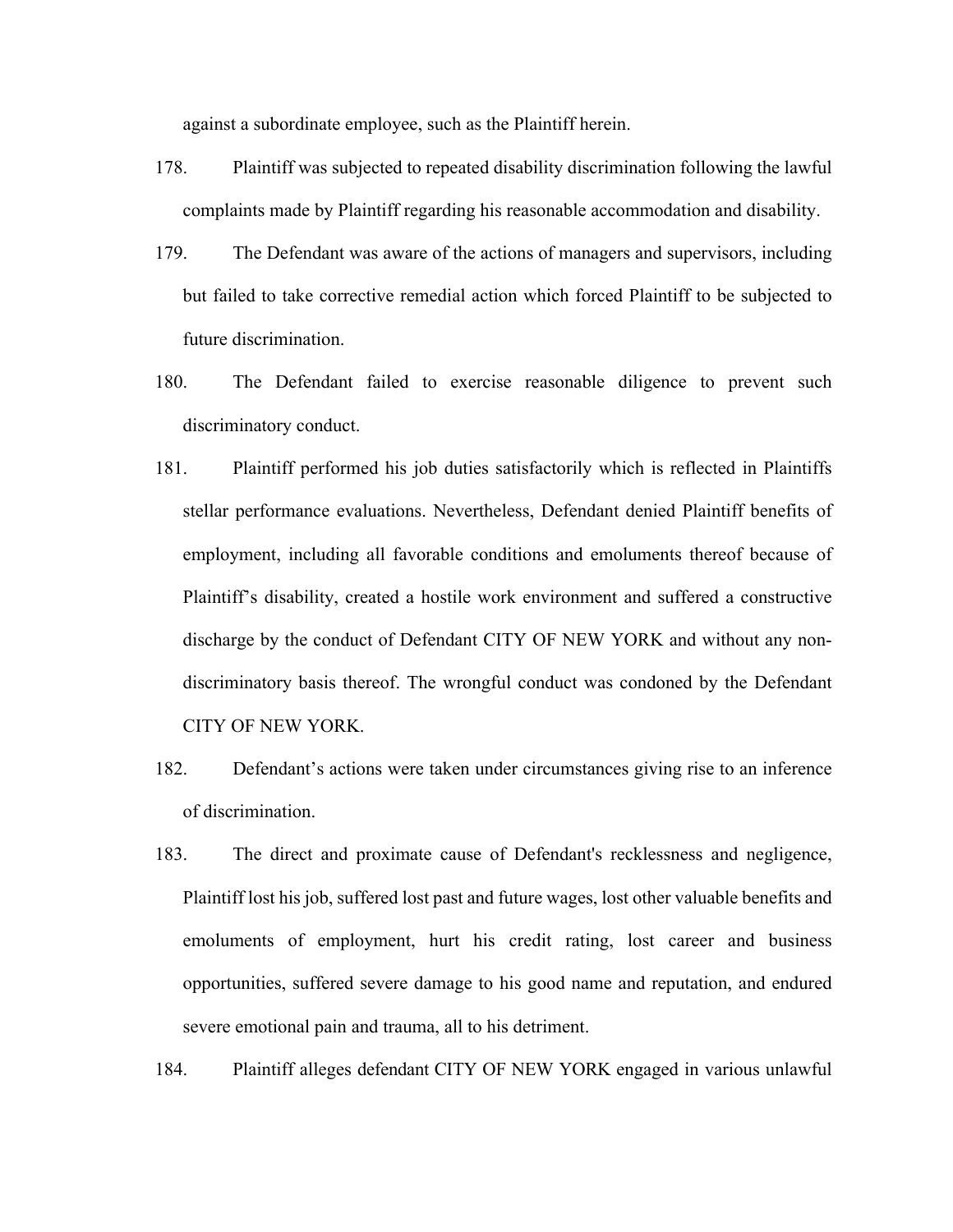employment actions against Plaintiff based on his disability.

- 185. Plaintiff alleges that as a direct and proximate result of the unlawful employment practices of defendant CITY OF NEW YORK Plaintiff incurred significant legal costs, back pay, front pay, compensatory damages, punitive damages, attorneys' fees, emotional distress, and damage to his personal and professional reputation in an amount to be determined at trial.
- 186. As a result of Defendant's willful actions they are strictly liable to Plaintiff for their actions.

# **COUNT VIII RETALIATION STRICT LIABILITY IN VIOLATION OF NEW YORK CITY ADMINISTRATIVE CODE § 8-107(13)(b)**

- 187. Plaintiff re-alleges and incorporates all paragraphs contained herein by reference to Count VIII of this complaint.
- 188. Plaintiff alleges that New York City Administrative Code § 8-107 (13) (b), makes a Defendant strictly liable for the acts of managers and supervisors against a subordinate employee, such as the Plaintiff herein.
- 189. Plaintiff was subjected to repeated retaliatory acts following the lawful complaints made by Plaintiff regarding disability discrimination.
- 190. The Defendant was aware of the actions of managers and supervisors but failed to take corrective remedial action which forced Plaintiff to be subjected to future retaliation.
- 191. The Defendant failed to exercise reasonable diligence to prevent such retaliatory conduct.
- 192. Plaintiff performed his job duties satisfactorily which is reflected in Plaintiff's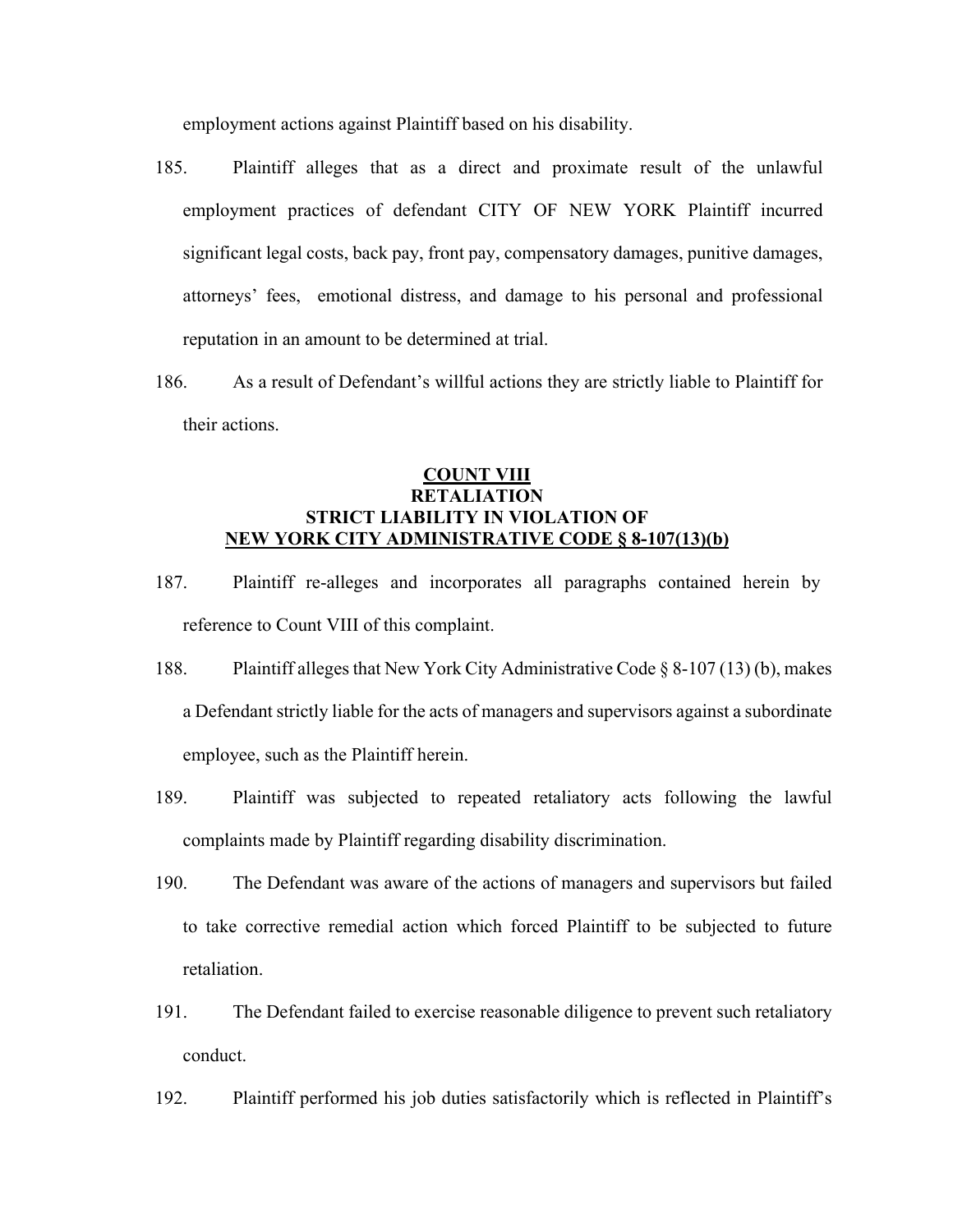stellar performance evaluations. Nevertheless, Defendant denied Plaintiff benefits of employment, including all favorable conditions and emoluments thereof because of Plaintiff's disability, created a hostile work environment and suffered a constructive discharge by the conduct of Defendant CITY OF NEW YORK without any nondiscriminatory basis thereof. The wrongful conduct was condoned by the Defendant CITY OF NEW YORK.

- 193. Defendant's actions were taken under circumstances giving rise to an inference of retaliation.
- 194. The direct and proximate cause of Defendant's recklessness and negligence, Plaintiff lost his job, suffered lost past and future wages, lost other valuable benefits and emoluments of employment, hurt his credit rating, lost career and business opportunities, suffered severe damage to his good name and reputation, and endured severe emotional pain and trauma, all to his detriment.
- 195. Plaintiff alleges defendant CITY OF NEW YORK engaged in various unlawful employment actions against Plaintiff in retaliation for his lawfully protected complaints of disability discrimination and reasonable accommodation request.
- 196. Plaintiff alleges that as a direct and proximate result of the unlawful employment practices of defendant CITY OF NEW YORK Plaintiff incurred significant legal costs, back pay, front pay, compensatory damages, punitive damages, attorneys' fees, emotional distress, and damage to his personal and professional reputation in an amount to be determined at trial.
- 197. As a result of Defendant's willful actions they are strictly liable to Plaintiff for their actions.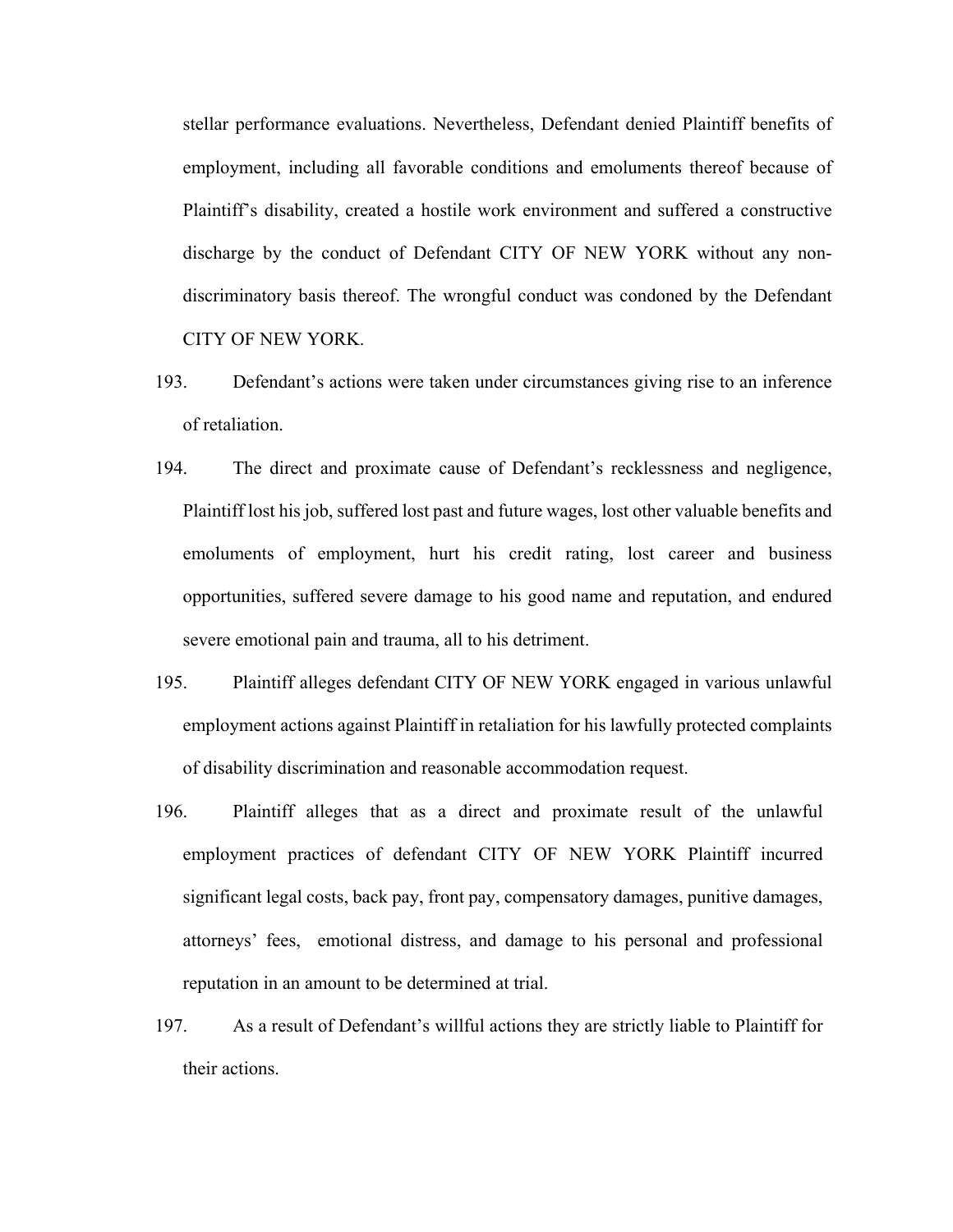### **COUNT XI NEGLIGENT HIRING**

- 198. Plaintiff re-alleges and incorporates all paragraphs contained herein by reference to Count IX of this complaint.
- 199. Plaintiff alleges defendant CITY OF NEW YORK through its agents deprived him of constitutional and statutory rights by hiring and promoting unqualified individuals within their employ.
- 200. Plaintiff alleges defendant CITY OF NEW YORK through its agent's decision to hire and promote individuals who were not qualified and others within their employ reflects a deliberate indifference to the risk that a violation of a constitutional or statutory right would follow.
- 201. Plaintiff alleges because Defendant CITY OF NEW YORK through its agents decided to hire and promote hire and promote individuals who were not qualified and others within their employ he sustained constitutional and statutory injuries.

### **COUNT X NEGLIGENT FAILURE TO TRAIN**

- 202. Plaintiff re-alleges and incorporates all paragraphs contained herein by reference to Count X of this complaint.
- 203. Plaintiff alleges defendant CITY OF NEW YORK through its agents knows to a moral certainty that its employees will confront a given situation.
- 204. Plaintiff alleges the situation presents the employee with a difficult choice of the sort either that training will make less difficult or that there is a history of employees mishandling the situation.
- 205. Plaintiff alleges mishandling those situations will frequently cause the deprivation of a citizen's constitutional rights.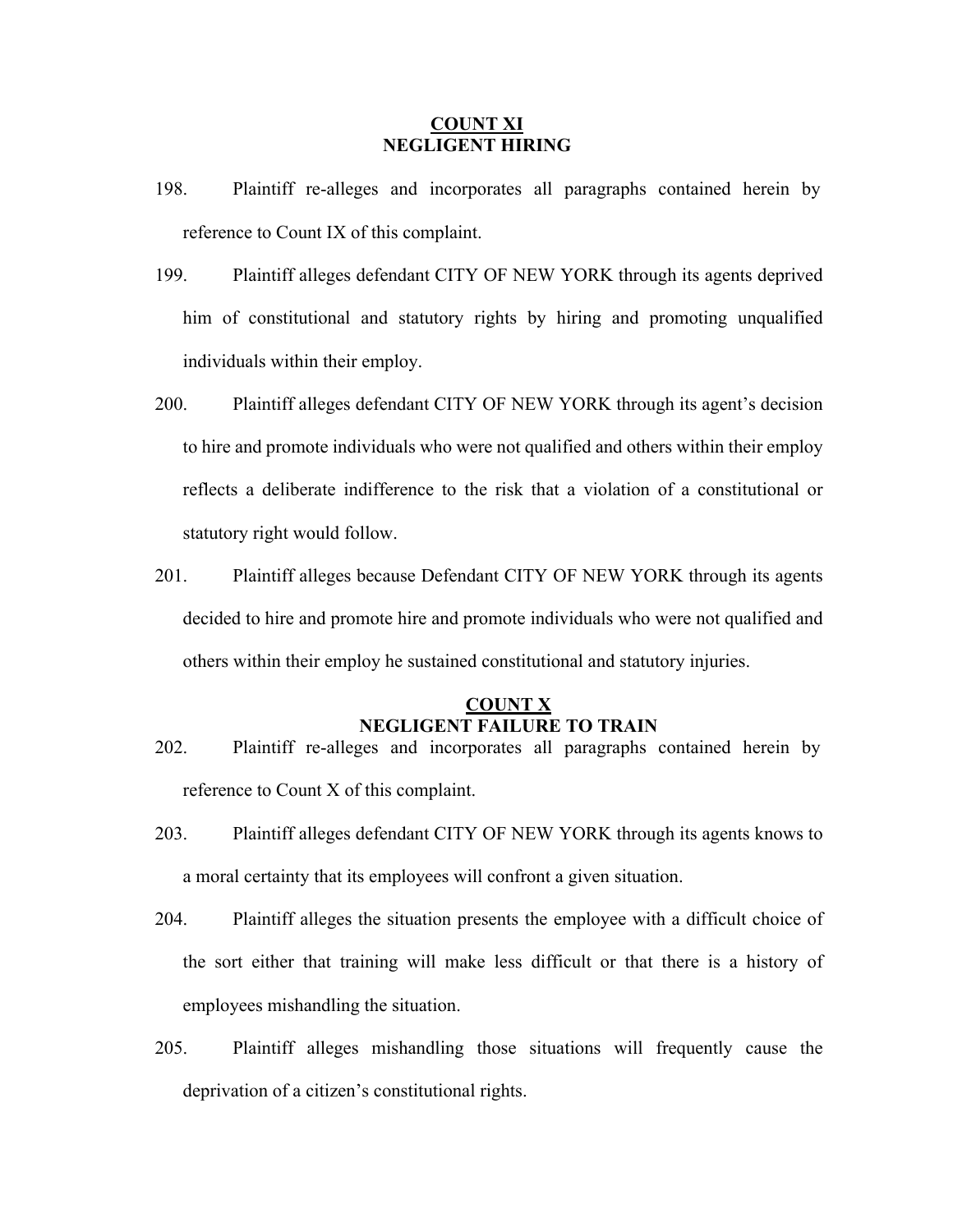206. Plaintiff alleges because defendant CITY OF NEW YORK through its agents failure to train its employees regarding disability discrimination and retaliation in the workplace he sustained constitutional and statutory injuries.

# **COUNT XI NEGLIGENT FAILURE TO SUPERVISE**

- 207. Plaintiff re-alleges and incorporates all paragraphs contained herein by reference to Count XI of this complaint.
- 208. Plaintiff alleges Defendant CITY OF NEW YORK through its agents knows to a moral certainty that its employees will confront a given situation.
- 209. Plaintiff alleges the situation presents the employee with a difficult choice of the sort either that training will make less difficult or that there is a history of employees mishandling the situation.
- 210. Plaintiff alleges mishandling those situations will frequently cause the deprivation of a citizen's constitutional rights.
- 211. Defendant failed to properly supervise its employees causing Plaintiff to suffer significant economic and psychological injuries.
- 212. Plaintiff alleges because Defendant THE CITY OF NEW YORK through its agents failure to supervise its employees he sustained constitutional and statutory injuries.

#### **COUNT XII NEGLIGENT FAILURE TO DISCIPLINE**

- 213. Plaintiff re-alleges and incorporates all paragraphs contained herein by reference to Count XII of this complaint.
- 214. Plaintiff alleges defendant THE CITY OF NEW YORK through its agents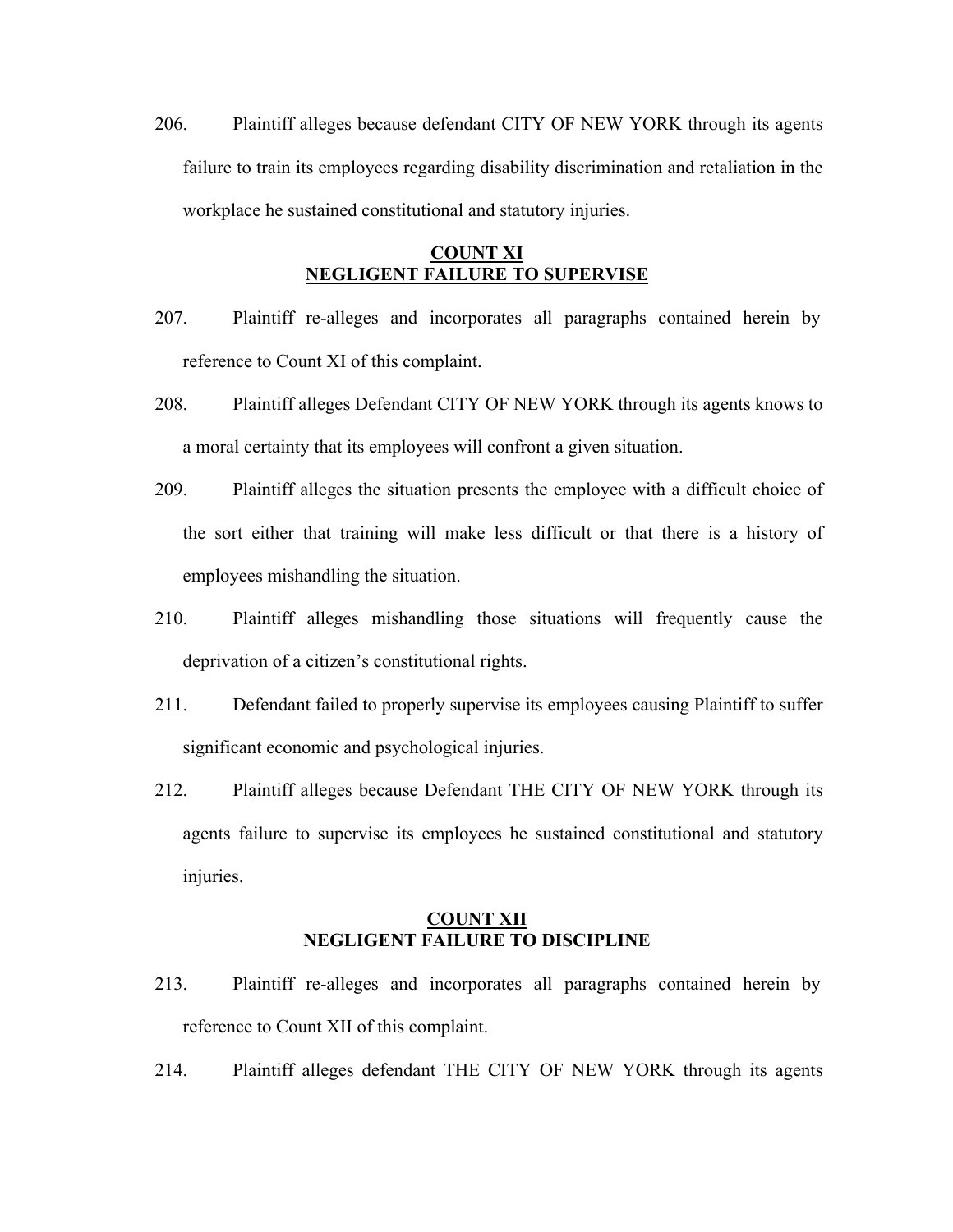deprived him of constitutional and statutory rights by failing to discipline those within their employ.

- 215. Plaintiff alleges Defendant THE CITY OF NEW YORK through its agent's failure to discipline those within its employ reflects a deliberate indifference to the risk that a violation of a constitutional or statutory right would follow.
- 216. Plaintiff alleges because of the inaction of Defendant CITY OF NEW YORK he sustained constitutional and statutory injuries.

#### **COUNT XIII**

#### **DISCRIMINATION IN VIOLATION OF NEW YORK HEALTH LAW §3369**

- 217. Plaintiff re-alleges and incorporates all paragraphs contained herein by reference to Count XIII of this complaint.
- 218. New York Health Law §3369 makes it unlawful to for an employer to discriminate against a certified patient shall be deemed to be having a "disability" under article fifteen of the executive law (human rights law), section forty-c of the civil rights law, sections 240.00, 485.00, and 485.05 of the penal law, and section 200.50 of the criminal procedure law.
- 219. Plaintiff was a certified patient who was disabled.
- 220. Plaintiff was discriminated and retaliated against as a result of being a certified Patient.
- 221. Plaintiff alleges that as a direct and proximate result of the unlawful employment practices of defendant CITY OF NEW YORK Plaintiff incurred significant legal costs, back pay, front pay, compensatory damages, punitive damages, attorneys' fees, emotional distress, and damage to his personal and professional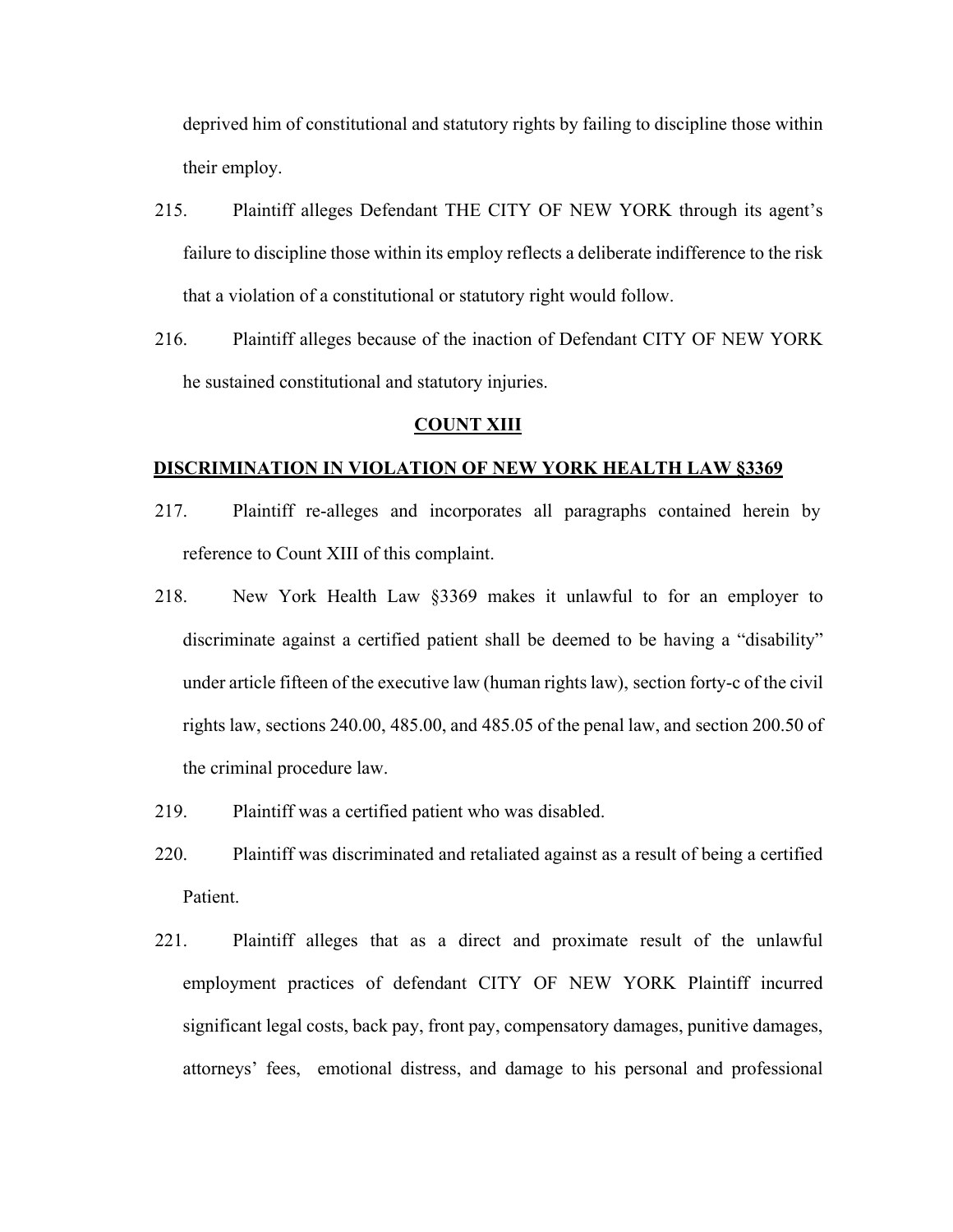reputation in an amount to be determined at trial.

#### **JURY TRIAL**

222. Plaintiff demands a trial by jury of all issues in this action that are so triable.

#### **PRAYER FOR RELIEF**

WHEREFORE, Plaintiff respectfully request that the Court:

- a. An injunction mandating that the New York City Police Department and CITY OF NEW YORK comply with the Compassionate Care Act and thus allow New York City Police Officers who are lawfully prescribed medical marijuana to use their medication without any discriminatory or retaliatory actions from the CITY OF NEW YORK nor the NEW YORK CITY POLICE DEPARTMENT;
- b. Award compensatory damages for the back pay, front pay, pain, suffering, emotional distress, loss of dignity, humiliation, and damages to reputation and livelihood endured by Plaintiff and all other damages afforded to Plaintiff by statute or otherwise in an amount to be determined at trial;
- c. Award Plaintiff punitive damages in an amount to be determined at trial New York City Human Rights Law Administrative Code §8-502(a);
- d. Find Defendant strictly liable pursuant to New York City Human Rights Law Administrative Code §8-107(13)(b);
- e. Award Plaintiff costs for this action and reasonably attorneys' fees, as provided for in New York City Human Rights Law Administrative Code §8-502 (f);
- f. Grant Plaintiff such other and further relief as may be required in the interest of justice.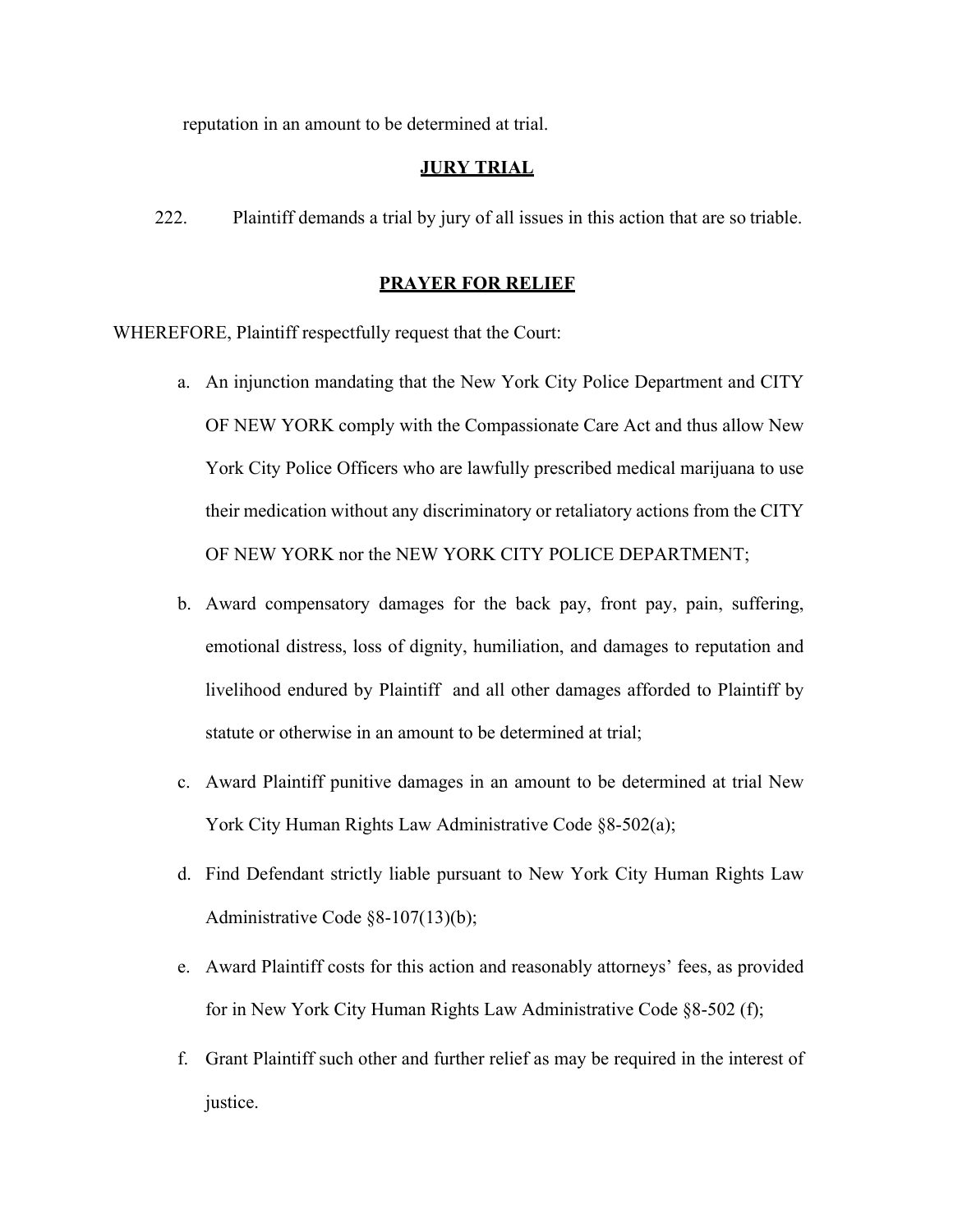Dated: September 23, 2020

New York, NY

Respectfully submitted,

By: /s/ John Scola

Law Office of John A. Scola, PLLC Attorneys for Plaintiff Robert Cascalenda 30 Broad Street Suite 1424 New York, New York 10004 (917) 423-1445 jscola@johnscolalaw.com